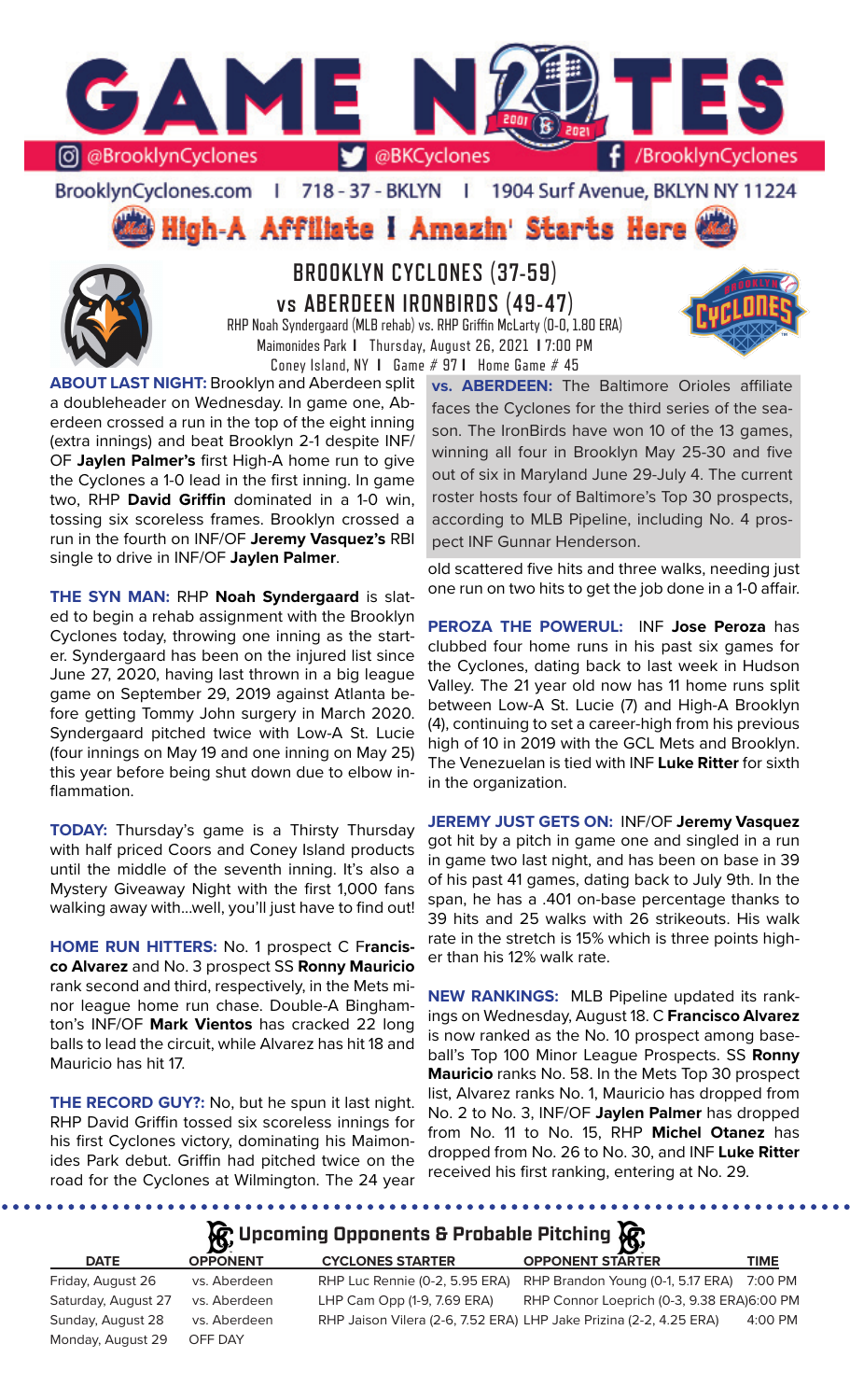| <b>AUGUST 26 VS ABERDEEN</b> |             | <b>STARTING PITCHER</b>                                    | <b>PAGE 2</b> |
|------------------------------|-------------|------------------------------------------------------------|---------------|
| O,                           | #36         | ALEC KISENA                                                | <b>RHP</b>    |
|                              | Height: 6-5 | Weight: 275                                                |               |
|                              |             | Date of Birth: October 12, 1995<br>Age: 25                 |               |
|                              |             | Hometown: Seattle, Washington                              |               |
|                              |             | How Obtained: Signed as a minor league free agent, 2/25/19 |               |
|                              |             | Drafted: 16th round pick of the Detroit Tigers in 2015     |               |
|                              |             | <b>College: Edmonds Community College (Washington)</b>     |               |

**LAST TIME OUT:** Kisena struck out eight for the fifth time | this year, tying his season high. Alec allowed one run and one unearned run over five innings, lasting five for the second outing in his past three.

**HORT:** Kisena ranks fourth in strikeouts in the Mets minor leagues with 94 punch outs, sitting 19 behind the leader (Adam Oller - 113). Kisena leads the current Cyclones roster in strikeouts.

**VOOM! I STOPPED SHORT:** After lasting fewer than five innings in six straight outings, Kisena has tossed five innings twice in his past three outings.

**GREET THE METS:** New York signed Kisena to a minor league deal in February 2019 after Kisena pitched for the Gateway Grizzlies in 2017 and 2018 in the Frontier League (independent)...Joined Low-A Columbia in late April.

**GATEWAY TO THE...EAST:** Combined to strike out 167 batters in 168.1 innings over 31 starts for the Grizzlies between 2017-18...Fanned 108 in 100.1 innings during his second season, putting together 9.7 strikeouts per nine.

**INJURY HISTORY:** Suffered a torn ACL during his time with the Detroit Tigers...Released by the organization during extended spring training in 2016.

**ORIGINS:** Drafted by the Tigers out of Edmonds Community College in 2015, pitching one season in the system with the GCL Tigers...Struck out 44 in 40 innings, posting a 2.25 ERA.

**SEATTLE START:** Grew up watching the Seattle Mariners with Randy Johnson and Edgar Martinez.

| 2021 GAME-BY-GAME |            |            |     |                          |                |                |                |   |          |            |
|-------------------|------------|------------|-----|--------------------------|----------------|----------------|----------------|---|----------|------------|
|                   |            |            |     | <b>Brooklyn Cyclones</b> |                |                |                |   |          |            |
| DATE              | OPP        | <b>DEC</b> | IP  | н                        | R              | ER             | BB             | Κ | HR       | <b>AVG</b> |
| 8/20              | @HV        | L          | 5.0 | 3                        | $\overline{2}$ | 1              | 1              | 8 | 1        | .248       |
| 8/13              | @ WIL      |            | 4.2 | 7                        | 1              | 1              | 1              | 6 | $\Omega$ | .253       |
| 8/7               | HV         |            | 5.0 | 6                        | $\overline{2}$ | $\overline{2}$ | $\Omega$       | 8 | $\Omega$ | .245       |
| 7/31              | @ JS       | L          | 4.1 | 7                        | 4              | 4              | 2              | 6 | 1        | .239       |
| 7/24              | <b>WIL</b> |            | 4.2 | $\overline{2}$           | 1              | O              | $\overline{2}$ | 5 | $\Omega$ | .288       |
| 7/18              | <b>JS</b>  | L          | 4.0 | 4                        | 4              | 4              | $\overline{2}$ | 5 | 1        | .237       |
| 7/11              | @HV        |            | 4.0 | 1                        | 1              | 1              | 5              | 5 | $\Omega$ | .236       |
| 7/4               | @ ABD      | L          | 4.2 | 5                        | 6              | 6              | 3              | 8 | 1        | .250       |
| 6/29              | @ ABD      | L          | 3.0 | 6                        | 5              | 4              | $\overline{2}$ | 3 | 0        | .248       |
| 6/23              | <b>JS</b>  |            | 5.1 | 4                        | 0              | 0              | $\overline{2}$ | 6 | $\Omega$ | .227       |
| 6/17              | @ WIL      | L          | 3.1 | 9                        | 6              | 6              | 1              | 4 | 1        | .231       |
| 6/12              | HV         |            | 5.0 | 3                        | 2              | $\overline{2}$ | 2              | 8 | $\Omega$ | .167       |
| 6/5               | @ JS       |            | 5.0 | 0                        | 0              | 0              | 1              | 5 | $\Omega$ | .164       |
| 5/29              | <b>ABD</b> | L          | 21  | 3                        | $\overline{2}$ | $\overline{2}$ | 2              | 6 | $\Omega$ | .220       |
| 5/14              | @GVL       | L          | 41  | $\overline{2}$           | $\overline{2}$ | $\overline{2}$ | 4              | 3 | 1        | .194       |
| 5/8               | @ASH       | W          | 5.0 | 4                        | $\overline{2}$ | 2              | $\overline{2}$ | 8 | 1        | .222       |

| K%                                      | BB%   | HR/9 |  |  |  |  |
|-----------------------------------------|-------|------|--|--|--|--|
| 31.0%                                   | 10.6% | 0.90 |  |  |  |  |
| <b>BABIP</b>                            | GB%   | FIP  |  |  |  |  |
| .355                                    | 36.8% | 3.93 |  |  |  |  |
| <b>KISENA'S SEASON AND CAREER HIGHS</b> |       |      |  |  |  |  |

| 2021 Season                   |                              | Career                        |
|-------------------------------|------------------------------|-------------------------------|
| 8 (5x, 8/20 at Hudson Valley) | <b>Strikeouts</b>            | 10 (7/11/15 vs. GCL Braves)   |
| None                          | <b>Double Digit K Games</b>  | 1 (7/11/15 vs. GCL Braves)    |
| 9 (6/17 at Wilmington)        | <b>High Hits, Game</b>       | 9 (6/17/21 at Wilmington)     |
| 1 (2x, 6/17 at Wilmington)    | <b>High HR, Game</b>         | 1 (6x, 6/17/21 at Wilmington) |
| 6 (6/17 at Wilmington)        | <b>High Runs, Game</b>       | 6 (6/17 at Wilmington)        |
| 5 (7/11 at Hudson Valley)     | <b>High Walks, Game</b>      | 5 (7/11/21 at Hudson Valley)  |
| 5 (2x, 6/5 at Jersey Shore)   | <b>Innings Pitched, Game</b> | 6.2 (8/27/19)                 |
| None                          | <b>Complete Games</b>        | None                          |
| None                          | <b>Shutouts</b>              | None                          |
|                               |                              |                               |

|                                            |    | <b>CATCHER ERA</b>                                    |       |     |         |  |  |  |  |
|--------------------------------------------|----|-------------------------------------------------------|-------|-----|---------|--|--|--|--|
| <b>NAME</b>                                | G  | ER                                                    | INN   |     | ERA     |  |  |  |  |
| Alvarez                                    | 37 | 177                                                   | 283.2 |     | 5.62    |  |  |  |  |
| Campos                                     | 2  | 6                                                     | 15    |     | 3.60    |  |  |  |  |
| Gaddis                                     | 5  | 12                                                    | 43    |     | 2.51    |  |  |  |  |
| Mena                                       | 22 | 77                                                    | 164   |     | 4.23    |  |  |  |  |
| Senger                                     | 9  | 44                                                    | 81    |     | 4.89    |  |  |  |  |
| Uriarte                                    | 21 | 82                                                    | 159.1 |     | 4.63    |  |  |  |  |
| <b>CYCLONES STARTING PITCHER BREAKDOWN</b> |    |                                                       |       |     |         |  |  |  |  |
| <b>STARTER</b>                             |    | <b>GS Quality StartsRun SupportRS/Start BC Record</b> |       |     |         |  |  |  |  |
| Butto, Jose                                | 10 |                                                       | 41    | 4.1 | $4-6$   |  |  |  |  |
|                                            |    |                                                       |       |     |         |  |  |  |  |
| Ginn, J.T.                                 | 6  |                                                       | 25    | 4.2 | $2 - 4$ |  |  |  |  |
| Grey, Connor                               | 4  | 1                                                     | 21    | 5.2 | $3-1$   |  |  |  |  |
| Griffin, David                             | 3  | 1                                                     | 14    | 4.7 | $1 - 2$ |  |  |  |  |
| Kisena, Alec                               | 15 | 0                                                     | 71    | 4.7 | $5-10$  |  |  |  |  |
| Lasko, Justin                              | 11 | 6                                                     | 44    | 4.0 | $4 - 7$ |  |  |  |  |
| Morris, Colby                              | 1  | 0                                                     | 4     | 4.0 | $O-1$   |  |  |  |  |
| Opp, Cam                                   | 13 | 1                                                     | 46    | 3.5 | $4 - 9$ |  |  |  |  |
| Parsons, Hunter                            | 1  | O                                                     | 5     | 5.0 | $1 - 0$ |  |  |  |  |
| Rennie, Luc                                | 5  | 0                                                     | 17    | 3.4 | $2 - 3$ |  |  |  |  |
| Rojas, Oscar                               | 4  | 0                                                     | 21    | 5.3 | $1 - 3$ |  |  |  |  |

| BROOKLYN CYCLONES PITCHING BREAKDOWN |                                                   |  |  |  |  |  |  |  |  |                               |                                                             |                                              |  |  |  |  |  |
|--------------------------------------|---------------------------------------------------|--|--|--|--|--|--|--|--|-------------------------------|-------------------------------------------------------------|----------------------------------------------|--|--|--|--|--|
|                                      |                                                   |  |  |  |  |  |  |  |  | W-L ERA IP H R ER BB K HR AVG |                                                             | W-L ERA IP H R ER BB K HR AVG                |  |  |  |  |  |
| <b>STARTERS</b>                      |                                                   |  |  |  |  |  |  |  |  |                               | 15-39  5.19  433.1  442  279  250  150  445  61  .261  HOME | 22-22 3.72 387.0 327 184 160 157 420 27 .228 |  |  |  |  |  |
| <b>RELIEVERS</b>                     | 22-20 3.92 372.1 310 196 162 204 420 24 .226 ROAD |  |  |  |  |  |  |  |  |                               |                                                             | 15-37 5.42 418.2 425 291 252 197 445 58 .260 |  |  |  |  |  |
| <b>TOTAL</b>                         |                                                   |  |  |  |  |  |  |  |  |                               | 37-59 4.55 805.2752 475 407 354 865 85 .245 TOTAL           | 37-59 4.55 805.2752 475 407 354 865 85 .245  |  |  |  |  |  |

## **BULLPEN NOTES**

-RHP Brian Metoyer leads the team with a 2.88 FIP, 35.3% strikeout rate, 0.92 WHIP, and a .200 BABIP. -RHP Willy Taveras ranks second on the team with a 30.4% strikeout rate and first with a 0.98 WHIP.

**FRIDAY'S STARTER - RHP LUC RENNIE (0-2, 5.95 ERA)**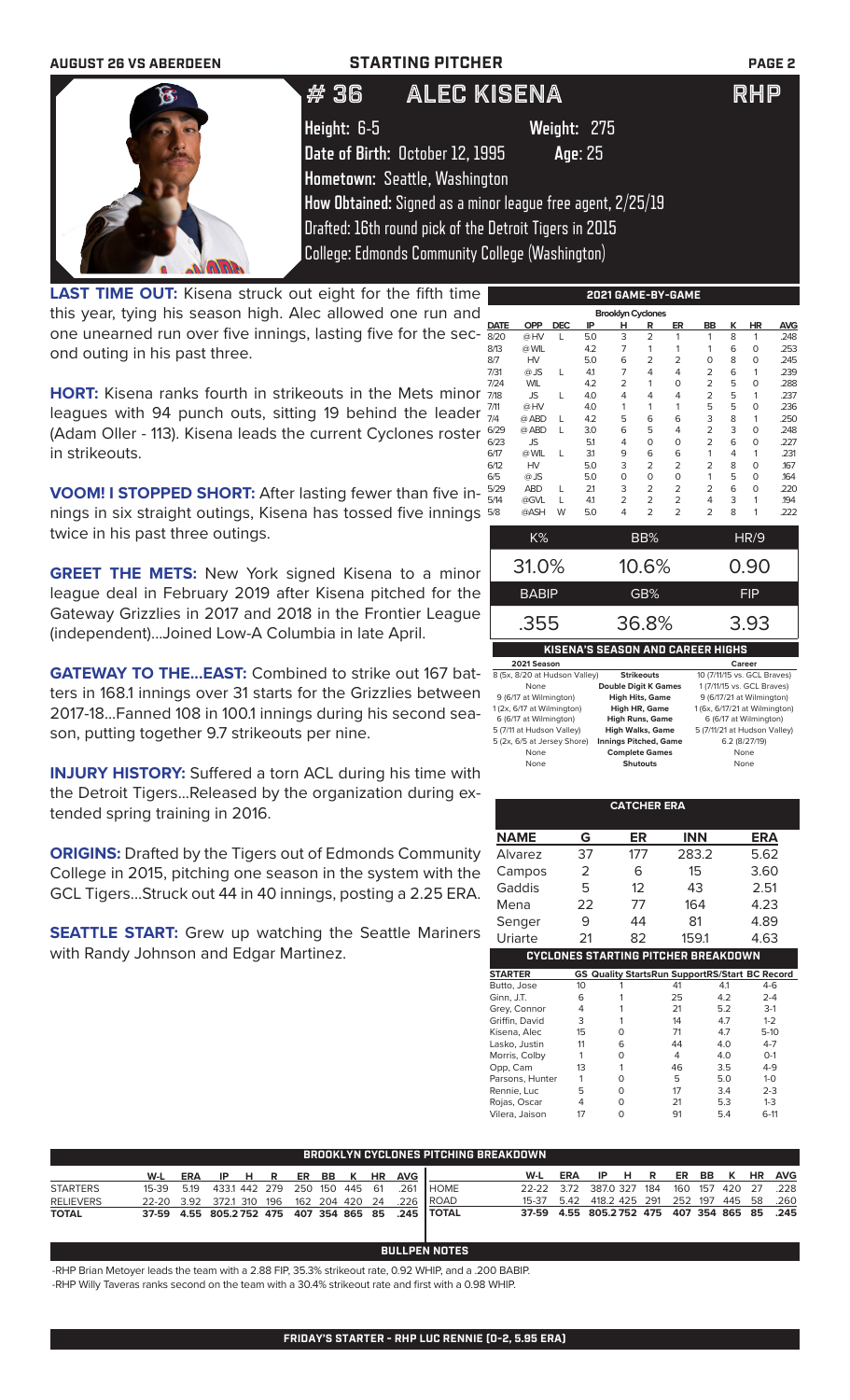| AUGUST 26 VS ABERDEEI |
|-----------------------|
|-----------------------|

**30 FRANCISCO ALVAREZ** 

## **AUGUST 26 VS ABERDEEN BATTING PAGES PAGE 3**

|  | .237. 16 HR. 48 RBI. .400 WOBA. WRC+ 144 |
|--|------------------------------------------|
|  |                                          |

| <b>Last Game:</b> DNP     | Home: 17-103 (.165)         | <b>Last HR:</b> 8/18 at Hudson Valley              | Season High, Hits: 3 (3x, 8/10 at WIL                  |
|---------------------------|-----------------------------|----------------------------------------------------|--------------------------------------------------------|
| <b>RISP:</b> 18-67 (.269) | <b>Road:</b> 36-121 (.300)  | <b>Multi-Hit Games: 13 (8/18 at Hudson Valley)</b> | <b>Season High, Runs:</b> $3$ ( $3x$ , $7/6$ at $HV$ ) |
| Streak:                   | <b>vs. ABD:</b> 5-36 (.139) | <b>Multi-RBI Games: 14 (8/15 at Wilmington)</b>    | <b>Season High, RBI:</b> $4$ (2x, 8/10 at WIL)         |

**Last HR:** 8/18 at Hudson Valley **Season High, Hits:** 3 (3x, 8/10 at WIL) **Multi-Hit Games:** 13 (8/18 at Hudson Valley) **Season High, Runs:** 3 (3x, 7/6 at HV) **Multi-Hit Games: 13 (8/18 at Hudson Valley) Multi-Hit Games: 13 (8/18 at Hudson Valley)** 

**Season High, SB:** 1 (4x, 8/24 vs. ABD)

- Enters his fourth year in the Mets organization...Called up from Low-A St. Lucie on Monday, May 24...19 years old, turning 20 on November 19 • Ranks as the No. 1 prospect in the Mets system according to both *MLB Pipeline* and *Baseball America*...Ranked as No. 4 catching prospect in baseball and the
- No. 38 prospect in the game according to *MLB Pipeline*
- Hit .417 (20-48) with five doubles, two home runs, and 12 RBIs in 15 games with St. Lucie...Struck out seven times and walked 15...went 2-for-4 in stolen bases • Non-roster invitee to Mets Spring Training...Signed with NYM as NDFA on July 2, 2018

| $# 9$ ZACH ASHFORD - OF   |                           |                                                   | .247. 1 HR. 15 RBI. .330 wOBA. wRC+ 99              |
|---------------------------|---------------------------|---------------------------------------------------|-----------------------------------------------------|
| <b>Last Game:</b> 0-2     | <b>Home: 20-83 (.241)</b> | Last HR: 5/23 vs. Hudson Valley                   | <b>Season High, Hits:</b> $2$ (7x, $8/8$ vs. $HV$ ) |
| <b>RISP:</b> 16-47 (.340) | <b>Road:</b> 21-83 (.253) | <b>Multi-Hit Games:</b> 8 (8/20 at Hudson Valley) | <b>Season High, Runs: 2 (6/6 at JS)</b>             |
| Streak:                   | vs. $ABD: 6-28$ (.214)    | <b>Multi-RBI Games:</b> 3 (7/24 vs. Wilmington)   | <b>Season High, RBI:</b> 2 (3x, 7/24 vs. WIL)       |
|                           |                           |                                                   | <b>Season High, SB:</b> $1(3x, 7/7$ at $HV$ )       |

- Enters his third year in the Mets organization...Called up from Low-A St. Lucie on Saturday, May 22
- Hit .340 (17-50) in 14 games with the St. Lucie Mets in 2021, collecting three doubles and six walks with a stolen base
- Spent his first few games as a pro with Brooklyn in 2019, hitting .136 in 16 games before being sent to the GCL Mets (37 G, .295/2/23/.413)

• Drafted by the Mets out of Fresno State in the 6th round of the 2019 MLB Draft **# 11 CODY BOHANEK - INF**<br> **Last Game:** 0-4, 3 K **Home:** 12-65 (185) **.178, 4 HR, 15 RBI, .294 wOBA, wRC+ 80<br>
RISP: 3-38 (.079) <b>Rises and ISP: 3-81 (.160)** Road: 13-81 (.160) Multi-Hit Games: 4 (6/27 vs. Jersey Shore) Sea **Last Game:** 0-4, 3 K **Home:** 12-65 (.185) **Last HR:** 7/22 vs. Wilmington **Season High, Hits:** 3 (5/5 at Asheville) **RISP:** 3-38 (.079) **Road:** 13-81 (.160) **Multi-Hit Games:** 4 (6/27 vs. Jersey Shore) **Season High, Runs:** 2 (2x, 6/15 at Wil) **Streak: vs. HV:** 3-41 (.073) **Multi-RBI Games:** 3 (7/15 vs. Jersey Shore) **Seaon High, RBI:** 2 (3x, 7/15 vs. JS) **Season High, SB:** 1 (2x, 6/27 vs. JS)

- Enters his third year in the Mets organization and his fifth as a professional...Traded from Houston to the Mets in January of 2019 along with 3B J.D. Davis in exchange for OF Ross Adolph, INF Luis Santana, and C Scott Manea
- Returns from Triple-A Syracuse 5/12-6/8, 6/24, 8/6-8/25: 34 G, .191/.351/.292/.643 with four doubles, one triple, one home run, and six RBIs with 17 walks • Broke camp with Brooklyn: 5 G, .313/.500/.500 with a home run a two RBIs before the call up
- Originally drafted by Houston in the 30th round of the 2017 MLB Draft from the University of Illinois-Chicago

| l # 48   OSCAR CAMPOS - C |                  |                         | .000. 0 HR. 0 RBI. .000 w0BA. wRC+ -100 |
|---------------------------|------------------|-------------------------|-----------------------------------------|
| Last Game: $0-2.2K$       | Home: $0-2$      | Last HR:                | Season High, Hits:                      |
| $RISP: 0-1$               | Road: $0-4$      | <b>Multi-Hit Games:</b> | Season High, Runs:                      |
| Streak:                   | $vs.$ ABD: $0-2$ | <b>Multi-RBI Games:</b> | Season High, RBI:<br>Season High, SB:   |

- Signed by the Mets on August 20 from the Tri-City ValleyCats of the Frontier League, hitting .305/.322/.405 in 63 games with 17 doubles, three triples, three HR • Came up through the Houston Astros system since 2014, spending six games in 2019 with Triple-A Round Rock. Spent the majority of the season with Low-A Quad Cities in the Midwest League...elected free agency following the 2020 year.
- Played for Tri-City in the Houston system in 2018, facing the Brooklyn Cyclones in the NY-Penn League going 4-11...Faced current Mets big leaguer RHP Tylor Megill.

| $\#$ 8 ANTOINE DUPLANTIS - OF |                            |                                                   | .263, 5 HR, 28 RBI, .317 wOBA, wRC+ 94                                                               |
|-------------------------------|----------------------------|---------------------------------------------------|------------------------------------------------------------------------------------------------------|
| Last Game: 0-3                | Home: 33-150 (.220)        | <b>Last HR:</b> 7/22 vs. Wilmington               | <b>Season High, Hits: 4 (2x, 7/22 vs. WIL)</b>                                                       |
| <b>RISP:</b> 19-69 $(.275)$   | <b>Road:</b> 60-200 (.300) | Multi-Hit Games: 25 (8/21 at Hudson Valley)       | <b>Season High, Runs: 4 (5/16 at Greenville)</b>                                                     |
| Streak:                       | $vs.$ ABD: $9-47$ (.191)   | <b>Multi-RBI Games:</b> 5 (8/6 vs. Hudson Valley) | <b>Season High, RBI:</b> $3$ ( $3x$ , $8/6$ vs. $HV$ )<br><b>Season High, SB:</b> 1 (6x, 8/20 at HV) |

- Enters his third year in the Mets organization ...Spent his draft year with Brooklyn and scored the game-winning run against Lowell in the 2019 NYPL Championship
- Recorded eight outfield assists in 47 games to lead Brooklyn in 2019
- Finished his LSU career with 359 hits, most in school history and second-most in SEC history behind fellow Mets MiLB outfielder Jake Mangum (383 hits)...Never finished a season at LSU hitting lower than .316
- Mets 12th round pick, 2019...Also drafted in the 19th round by Cleveland in 2018...Brother Armond, holds the world record in the pole vault with a height of 6.18m.

| $#7$ NIC GADDIS - C/3B       |                    |                                                                                                                                                              | .214, 2 HR, 8 RBI, .361 wOBA, wRC+ 122           |
|------------------------------|--------------------|--------------------------------------------------------------------------------------------------------------------------------------------------------------|--------------------------------------------------|
| <b>Last Game: 1-3, 2 RBI</b> | <b>Home: 1-11</b>  | <b>Last HR:</b> 7/24 vs. Wilmington                                                                                                                          | <b>Season High, Hits: 2 (8/10 at Wilmington)</b> |
| <b>RISP:</b> 5-12 $(.417)$   | <b>Road: 4-16</b>  | <b>Multi-Hit Games: 1 (8/10 at Wilmington)</b>                                                                                                               | <b>Season High, Runs:</b> 2 (8/10 at Wilmington) |
| <b>Streak: 3 G (4-12)</b>    | <b>vs. HV: 0-5</b> | <b>Multi-RBI Games: 3 (8/15 at Wilmington)</b>                                                                                                               | <b>Season High, RBI:</b> 3 (8/10 at Wilmington)  |
|                              |                    |                                                                                                                                                              | Season High, SB:                                 |
|                              |                    | • Enters his third year in the Mets organizationReceived from Low-A St. Lucie on Saturday, July 17 when C Juan Uriarte was placed on the temp. inactive list |                                                  |

- Hit .250 (20-80) with a .421 OBP in 25 games with St. Lucie, hitting three home runs (a career-high) from his two in 2019.
- Returns to Coney Island where he was a member of the 2019 Cyclones for 15 games before being transferred to the GCL Mets.
- Hit a combined .192 across 40 games in 2019 with Brooklyn and the GCL Mets
- Drafted by the Mets in the 16th round of the 2019 MLB Draft out of Jacksonville State...Hails from Trenton, GA.

| $# 10$ LUIS GONZALEZ - INF                             |                                                                         |                                                                                                                                    | .252, 4 HR, 15 RBI, .297 wOBA, wRC+ 81                                                                                                                               |
|--------------------------------------------------------|-------------------------------------------------------------------------|------------------------------------------------------------------------------------------------------------------------------------|----------------------------------------------------------------------------------------------------------------------------------------------------------------------|
| Last Game: 0-2<br><b>RISP:</b> 10-39 (.256)<br>Streak: | Home: 14-56 (.250)<br><b>Road:</b> 22-87 (.252)<br>vs. ABD: 1-19 (.053) | <b>Last HR:</b> 8/10 at Wilmington<br>Multi-Hit Games: 9 (8/18 at Hudson Valley)<br><b>Multi-RBI Games: 4 (8/11 at Wilmington)</b> | <b>Season High, Hits: 4 (2x, 8/10 at WIL)</b><br>Season High, Runs: 3 (3x 8/10 at WIL)<br>Season High, RBI: 2 (4x, 8/11 at WIL)<br>Season High, SB: 1 (7/22 vs. WIL) |
|                                                        | • Played three games with Low-A St. Lucie, going 3-12 with a double.    | • Enters his first season in the Mets organization, signing a minor league deal with New York on May 30, 2021.                     |                                                                                                                                                                      |

- Spent seven seasons in the Cincinnati farm system, reaching as high as Triple-A Louisville in 2019.
- Career .253 hitter in 587 games and 2,151 at-bats with Cincinnati and New York farm systems.
- Signed with the Reds in September of 2012.

| $# 2$ RONNY MAURICIO - INF |                             |                                                | . .237, 17 HR, 56 RBI, .315 wOBA, wRC+ 93 '    |
|----------------------------|-----------------------------|------------------------------------------------|------------------------------------------------|
| Last Game: 0-2. BB         | <b>Home: 29-144 (.201)</b>  | <b>Last HR:</b> 8/24 vs. Aberdeen              | <b>Season High, Hits: 3 (5x, 8/24 vs. ABD)</b> |
| <b>RISP:</b> $23-91(.253)$ | <b>Road:</b> 53-196 (.270)  | <b>Multi-Hit Games: 22 (8/24 vs. Aberdeen)</b> | <b>Season High, Runs: 3 (2x 7/27 vs. ABD)</b>  |
| Streak:                    | <b>vs. ABD:</b> 7-32 (.219) | <b>Multi-RBI Games: 16 (8/24 vs. Aberdeen)</b> | <b>Season High, RBI:</b> 4 (3x, 8/25 vs. ABD)  |
|                            |                             |                                                | <b>Season High, SB: 2 (6/27 vs. JS)</b>        |

- Enters his fifth year in the Mets organization...Rated as the No. 2 prospect in the Mets system and the No. 58 prospect in baseball according to *MLB Pipeline* • Non-roster invitee to Spring Training for the third consecutive season...Spent 2020 at the Mets Alternate Site and had one at-bat with the Tigres del Licey in the Dominican Winter League
- Named a South Atlantic League mid-season All-Star with Columbia (A) in 2019
- Won the 2018 GCL Mets Sterling Award, given to the team's most valuable player...Signed with the Mets as a 16-year-old on July 2, 2017.

## **Last Game:** 0-2, 2 K **Home:** 1-15 **Last HR: Season High, Hits:** 2 (8/10 at WIL) **# 14 TANNER MURPHY - OF**<br>
Last Home: 1-15 Last HR: **.184, 0 HR, 3 RBI, .287 wOBA, wRC+ 68**<br>
RISP: 4-13 (.308) Road: 6-23 Multi-Hit Games: 1 (8/10 at Wilmington) Season High, Runs: 1 (2x, 8/10 at WIL)

**RISP:** 4-13 (.308) **Road:** 6-23 **Multi-Hit Games:** 1 (8/10 at Wilmington) **Season High, Runs:** 1 (2x, 8/10 at WIL) **Streak: vs. ABD:** 0-6 **Multi-RBI Games:** 1 (8/10 at Wilmington) **Season High, RBI:** 2 (8/10 at WIL) **Season High, SB:** 1 (8/21 at WIL)

- Enters his third year in the Mets organization...promoted from Low-A St. Lucie on Friday, August 6
- Played 25 games (four with FCL Mets) and 21 with Low-A St. Lucie, hitting a combined .195 with a .316 OBP, hitting three home runs and driving in 14 runs • Spent his first professional season with the Rookie-level Kingsport Mets in the Appalachian League, hitting. 201 in 40 games
- Drafted by the Mets in the 18th round of the 2019 MLB Draft out of the University of North Florida...Born and raised in Memphis, TN.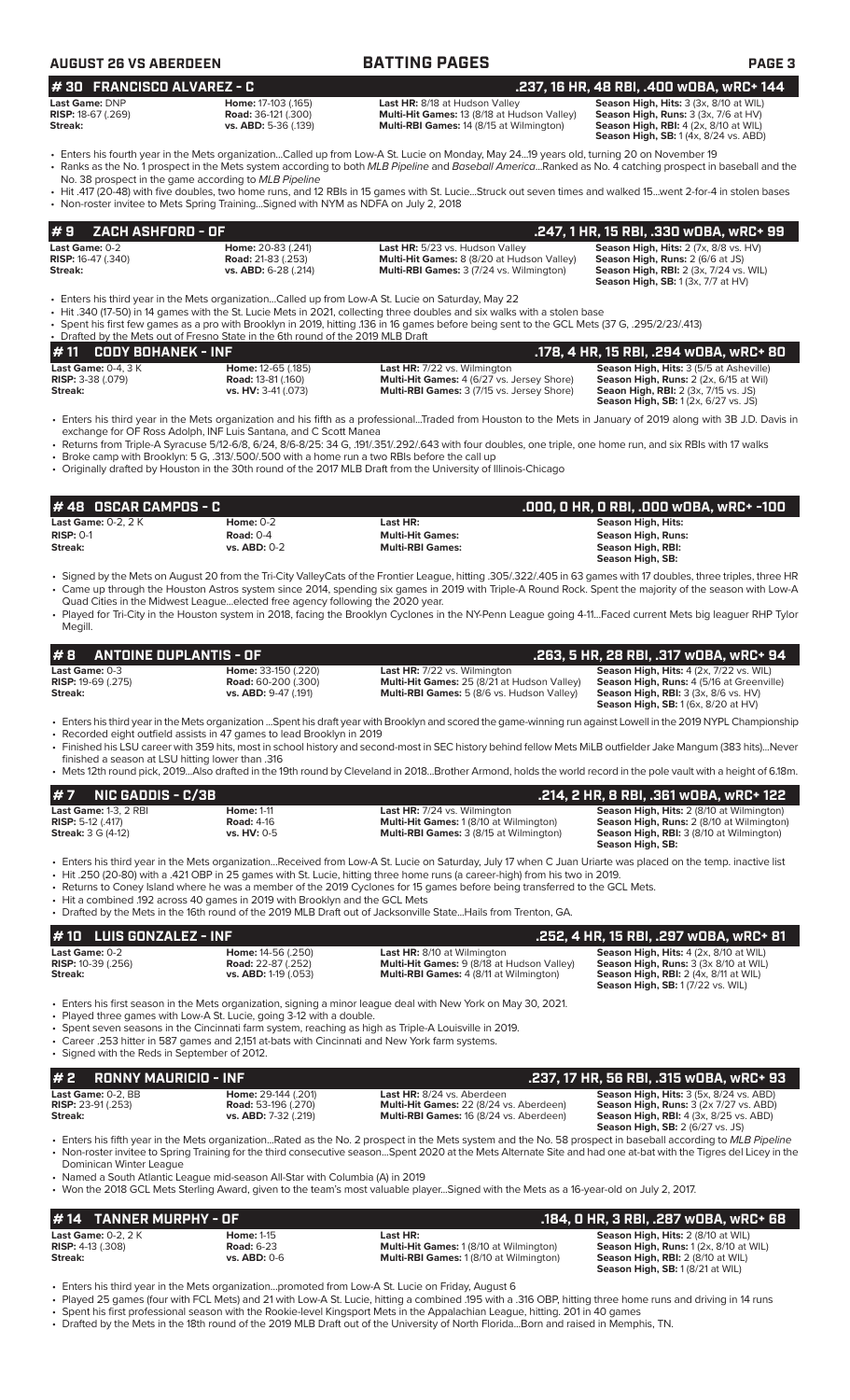## **AUGUST 26 VS ABERDEEN BATTING PAGES PAGE 4**

### **# 22 JAYLEN PALMER - INF/OF .227, 1 HR, 8 RBI, .361 wOBA, wRC+ 113 Last Game:** 0-2, R, BB **Home: 4-19 Home: 4-19 Last HR:** 8/25 vs. Aberdeen G1 **RISP:** 3-17 (.176) **Road:** 11-43 (.256) **Multi-Hit Games:** 2 (8/13 at Wilmington) **Cast Game: 0-2, R, BB**<br> **RISP: 3-17 (.176) Road: 11-43 (.256) Road: 11-43 (.256) Multi-Hit Games: 2 (8/13 at Wilmington) Season High, Runs: 2 (3x, 8/24 vs. ABD)**<br> **RISP: 3-17 (.176) Road: 11-43 (.256) Multi-RB Multi-RBI Games:** 3 (8/18 at Hudson Valley)

**Season High, RBI:** 3 (8/18 at HV)<br>**Season High, SB:** 1 (4x, 8/18 at HV)

- Enters his fourth year in the Mets organization...No. 11 prospect in the Mets system, according to *MLB Pipeline*...Promoted to High-A Brooklyn on 8/3. • Stole 23 bases for Low-A St. Lucie (departs the league as the third-highest total in Low-A Southeast).
- Hit .276/.378/.386 across 66 games with St. Lucie in 2021, collecting 13 doubles, four triples, and two home runs with 24 RBIs.
- Lowered his strikeout rate from 40% in 2019 with Kingsport to 28% with St. Lucie.
- Drafted in the 22nd round of the 2018 MLB Draft out of Holy Cross (NY) High School in Flushing...\$200K signing bonus

| <b>JOSE PEROZA - INF</b><br>#4                                              |                                                                                                                                                                                                                                                                |                                                                                                                                                                                                                                                                                                                                                                               | .222, 2 HR, 5 RBI, .394 wOBA, wRC+ 133                                                                                                                                  |
|-----------------------------------------------------------------------------|----------------------------------------------------------------------------------------------------------------------------------------------------------------------------------------------------------------------------------------------------------------|-------------------------------------------------------------------------------------------------------------------------------------------------------------------------------------------------------------------------------------------------------------------------------------------------------------------------------------------------------------------------------|-------------------------------------------------------------------------------------------------------------------------------------------------------------------------|
| Last Game: 0-1<br><b>RISP:</b> 3-16 (.188)<br>Streak:                       | <b>Home: 6-22</b><br><b>Road: 10-40 (.250)</b><br><b>vs. ABD: 2-5</b>                                                                                                                                                                                          | Last HR: 8/24 vs. Aberdeen<br>Multi-Hit Games: 4 (8/24 vs. Aberdeen)<br>Multi-RBI Games: 3 (8/24 vs. Aberdeen)                                                                                                                                                                                                                                                                | Season High, Hits: 2 (5x, 8/24 vs. ABD)<br>Season High, Runs: 2 (8/18 at HV)<br><b>Season High, RBI: 3 (2x, 8/24 vs. ABD)</b><br>Season High, SB:                       |
|                                                                             | • Hit .274 with seven home runs and 47 RBIs across 64 games with Low-A St. Lucie this season.<br>• Part of Brooklyn's 2019 New York-Penn League Championship Team.<br>• Signed as non-drafted international free agent signing on July 2, 2016 from Venezuela. | • Enters his sixth year in the Mets organizationpromoted to Brooklyn on 8/3 from Low-A St. Lucie.<br>• 2021 marks his first full-season assignment after short season assignments with GCL Mets and the NYPL.                                                                                                                                                                 |                                                                                                                                                                         |
| $#$ 19 LUKE RITTER - INF                                                    |                                                                                                                                                                                                                                                                |                                                                                                                                                                                                                                                                                                                                                                               | .245, 11 HR, 36 RBI, .339 wOBA, wRC+ 108                                                                                                                                |
| Last Game: 1-1. BB<br><b>RISP:</b> 11-50 (.220)<br><b>Streak:</b> 1 G (1-1) | Home: 12-67 (.179)<br><b>Road: 34-118 (.288)</b><br>vs. ABD: 14-37 (.378)                                                                                                                                                                                      | Last HR: 7/6 at Hudson Valley<br>Multi-Hit Games: 12 (8/19 at Hudson Valley)<br>Multi-RBI Games: 9 (8/19 at Hudson Valley)                                                                                                                                                                                                                                                    | Season High, Hits: 3 (5/11 at Greenville)<br>Season High, Runs: 2 (3x, 7/6 at HV)<br>Season High, RBI: 6 (6/20 at Wilmington)<br>Season High, SB: 1(5/12 at Greenville) |
|                                                                             | • Led Brooklyn in 2019 in games played (68), runs (39), doubles (15), and walks (33)<br>• Played linebacker at Rockhurst High School and set the school record with 184 tackles.                                                                               | Enters his third year in the Mets organizationWon a New York-Penn League title with Brooklyn in 2019<br>• Missed 32 games with a broken bone in his left handWent on the IL after July 7 when he suffered the injury mid-game at Hudson Valley<br>• Mets 7th-round pick in 2019 from Wichita StateAlso drafted by the Minnesota Twins in the 37th round of the 2018 MLB Draft |                                                                                                                                                                         |
| #45 JOE SUOZZI - OF                                                         |                                                                                                                                                                                                                                                                |                                                                                                                                                                                                                                                                                                                                                                               | .222, 1 HR, 6 RBI, .358 wOBA, wRC+ 111                                                                                                                                  |
| Last Game: DNP<br><b>RISP: 4-17 (.235)</b><br>Streak:                       | <b>Home: 5-26</b><br><b>Road: 3-10</b><br><b>vs. ABD: 0-2</b>                                                                                                                                                                                                  | Last HR: 7/16 vs. Jersey Shore<br>Multi-Hit Games: 1 (7/28 at Jersey Shore)<br>Multi-RBI Games: 2 (8/5 vs. Jersey Shore)                                                                                                                                                                                                                                                      | Season High, Hits: 2 (7/28 at JS)<br>Season High, Runs: 2 (7/27 at JS)<br><b>Season High, RBI:</b> 2 (2x, 8/5 vs. HV)<br>Season High, SB:                               |
|                                                                             | • Enters his third year in the Mets organizationreceived from Low-A St. Lucie on July 13<br>• Signed by the Mets on June 15, 2020 out of Boston College                                                                                                        | • Hit .292 with a .372 on-base percentage in 30 games with the Metsposted a wRC+112, hitting four doubles and two home runs                                                                                                                                                                                                                                                   |                                                                                                                                                                         |

• Attended Chaminade High School in Mineola, NY

• His father, Tom Suozzi, is the former Nassau County Executive and current U.S. House of Representatives member of NY's 3rd district (Nassau, Suffolk, Queens)

| #12 JEREMY VASQUEZ - INF  |                           |                                                   | . 273, 7 HR, 28 RBI, .374 wOBA, wRC+ 131'     |
|---------------------------|---------------------------|---------------------------------------------------|-----------------------------------------------|
| Last Game: 1-3, RBI       | <b>Home: 23-77 (.299)</b> | <b>Last HR: 8/18 at Hudson Valley</b>             | Season High, Hits: 2 (7x, 8/8 vs. HV)         |
| <b>RISP:</b> 11-38 (.289) | <b>Road:</b> 20-81(.250)  | <b>Multi-Hit Games: 9 (8/15 at Wilmington)</b>    | <b>Season High, Runs: 2 (3X 8/7 vs. HV)</b>   |
| <b>Streak: 1 G (1-3)</b>  | <b>vs. ABD: 4-17</b>      | <b>Multi-RBI Games: 7 (8/21 at Hudson Valley)</b> | <b>Season High, RBI: 3 (2x, 7/24 vs. WIL)</b> |
|                           |                           |                                                   | <b>Season High, SB: 1 (7/2 at ABD)</b>        |

- Enters his fifth season in the Mets organization...Received from Double-A Binghamton on June 22
- Played 32 games with the RumblePonies this season, hitting .171 (18-105) with one double, one home run, and 11 RBIs.<br>• Played with Brooklyn in 2017, hitting .225 with one home run and eight RBIs in 31 games.
- Played with Brooklyn in 2017, hitting .225 with one home run and eight RBIs in 31 games.
- Drafted by the Mets in the 28th round of the 2017 MLB Draft from Nova Southeastern in his home state of Florida...Is from Palm City, FL.

|      |                                           |                         |                  | Hardest Hit Balls - 2021 (not all games listed- from available Trackman data) |      |                                   |                         |           |                        |
|------|-------------------------------------------|-------------------------|------------------|-------------------------------------------------------------------------------|------|-----------------------------------|-------------------------|-----------|------------------------|
| Date | Player                                    | <b>Upponent</b>         | <b>Exit Velo</b> | Result                                                                        | 6/15 | Francisco Alvarez at Wilmington   |                         | 109.2     | Single                 |
| 8/12 | Francisco Alvarez                         | at Wilmington           | 112.8            | <b>Home Run</b>                                                               | Date | Plaver                            | <b>Opponent</b>         | Exit Velo | Result                 |
| 6/12 | Francisco Alvarez vs. Hudson Valley 112.5 |                         |                  | Double                                                                        | 6/1  | Francisco Alvarez at Jersey Shore |                         | 109.0     | <b>Home Run</b>        |
| 6/11 | Brett Baty                                | vs. Hudson Valley 111.2 |                  | Ground Out                                                                    | 5/25 | Francisco Alvarez vs. Aberdeen    |                         | 109       | Single                 |
| 6/29 | Ronny Mauricio                            | at Aberdeen             | 110.4            | Single                                                                        | 8/6  | Ronny Mauricio                    | vs. Hudson Valley 108.7 |           | <b>Home Rune</b>       |
| 8/21 | Francisco Alvarez                         | at Hudson Vallev        | 110.3            | Ground Out                                                                    | 6/5  | <b>Francisco Alvarez</b>          | at Jersev Shore         | 108.7     | <b>Ground Ball Out</b> |
| 8/12 | Ronny Mauricio                            | at Wilmington           | 109.9            | Line Out                                                                      | 6/2  | <b>Francisco Alvarez</b>          | at Jersev Shore         | 108.7     | Single                 |
| 7/3  | Luis Gonzalez                             | at Aberdeen             | 109.9            | Ground Out                                                                    | 7/13 | Brett Baty                        | at Hudson Valley        | 108.7     | Single                 |
| 6/1  | Adrian Hernandez                          | at Jersev Shore         | 109.8            | <b>Home Run</b>                                                               | 7/22 | Ronny Mauricio                    | vs. Wilminaton          | 108.1     | <b>Home Run</b>        |
| 6/6  | Francisco Alvarez                         | at Jersev Shore         | 109.7            | Single                                                                        | 8/6  | <b>Francisco Alvarez</b>          | vs. Hudson Valley 107.7 |           | <b>Ground Ball Out</b> |
| 6/1  | Ronny Mauricio                            | at Jersev Shore         | 109.6            | Triple                                                                        | 6/16 | Ronny Mauricio                    | at Wilmington           | 107.5     | Home Run               |
| 6/22 | Brett Baty                                | vs. Jersev Shore        | 109.2            | Double                                                                        | 8/20 | Ronny Mauricio                    | at Hudson Valley        | 107.4     | <b>Ground Ball Out</b> |

# **Recent Home Run Chart**

| Date | Player                            | <b>Opponent</b>            | Exit Velo | Launch Angle | Distance    |      | Nic Gaddis               | at Wilmington             | 97.5 mph | 27.8 | 388 ft. |
|------|-----------------------------------|----------------------------|-----------|--------------|-------------|------|--------------------------|---------------------------|----------|------|---------|
| 7/27 | Luis Gonzalez                     | at Jersey Shore            |           |              |             |      | Luis Gonzalez            | at Wilmington 102.6 mph   |          | 31.1 | 442 ft. |
|      | Edgardo Fermin                    | at Jersey Shore            |           |              |             | 8/12 | <b>Francisco Alvarez</b> | at Wilmington 101.5 mph   |          | 26.9 | 398 ft. |
|      | Ronny Mauricio                    | at Jersev Shore            |           |              |             | 8/15 | <b>Francisco Alvarez</b> | at Wilmington             |          |      |         |
| 7/30 | Ronny Mauricio                    | at Jersey Shore            |           |              |             | 8/18 | <b>Francisco Alvarez</b> | at Hudson Valley          |          |      |         |
| 7/31 | Francisco Alvarez                 | at Jersey Shore            |           |              |             |      | Jose Peroza              | at Hudson Vallev          |          |      |         |
|      | Francisco Alvarez at Jersey Shore |                            |           |              |             |      | Jeremy Vasquez           | at Hudson Valley          |          |      |         |
| 8/7  | Ronny Mauricio                    | vs. Hudson Valley 108.7    |           | 21           | $371ft$ ft. | 8/19 | Jose Peroza              | at Hudson Valley          |          |      |         |
| 8/8  | Francisco Alvarez                 | vs. Hudson Vallev          |           |              |             |      | Ronny Mauricio           | at Hudson Valley          |          |      |         |
|      | Jeremy Vasquez                    | vs. Hudson Valley93.6 mph  |           | 33.6         | 341 ft.     | 8/21 | Jose Peroza              | at Hudson Valley102.7 mph |          | 29.9 | 394 ft. |
| 8/9  | Jeremy Vasquez                    | vs. Hudson Valley101.1 mph |           | 29.2         | 405 ft.     | 8/24 | Ronny Mauricio           | vs. Aberdeen              | 93.8 mph | 35.9 | 343 ft. |
| 8/10 | Francisco Alvarez                 | at Wilmington 112.8 mph    |           | 27.2         | $416$ ft.   |      | Jose Peroza              | at Hudson Valley 104.1    |          | 45.8 | 344 ft. |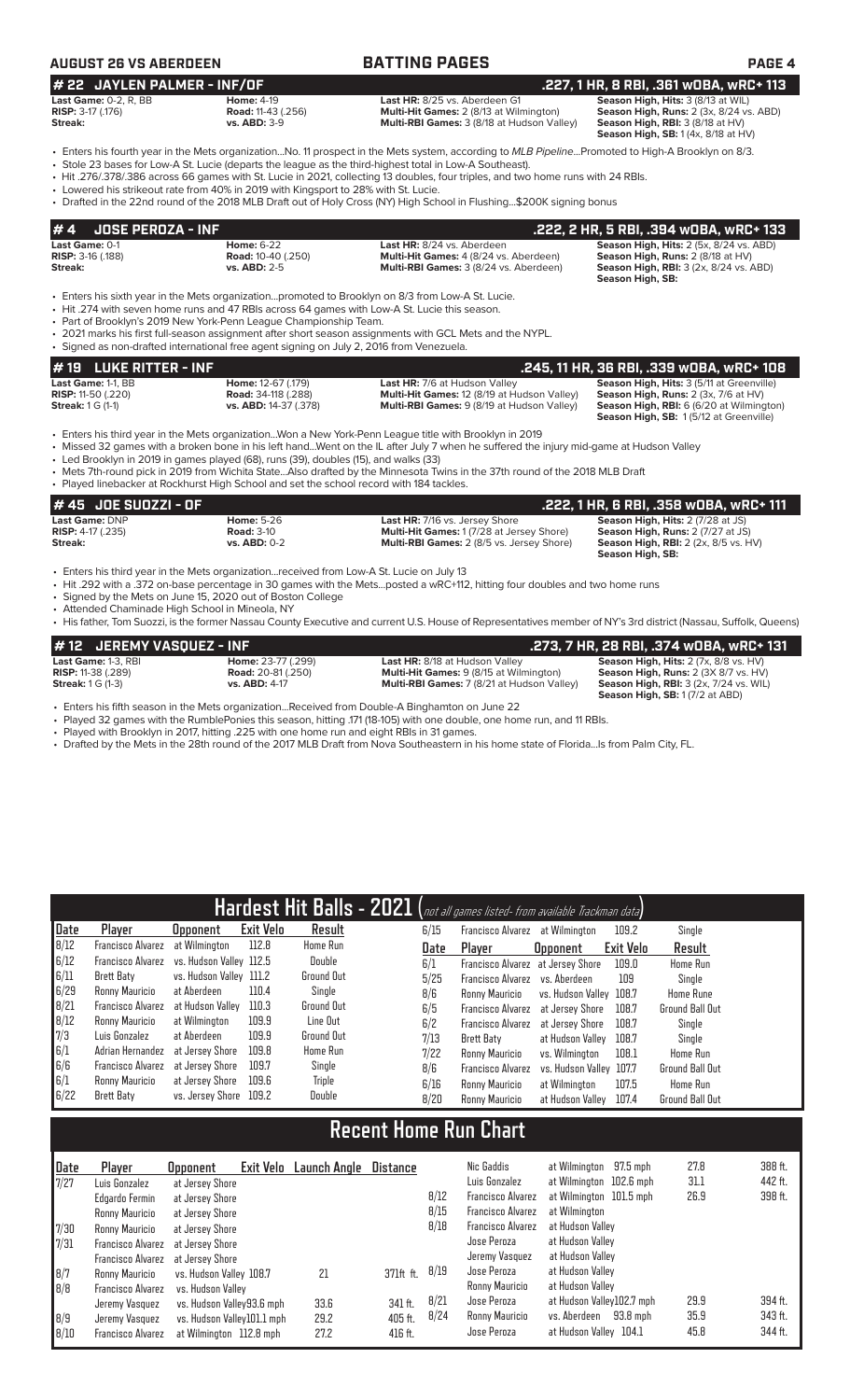| #46                                                                      | <b>JOSH HEJKA - RHP</b>                                                                                                   | 19.1 K%, 5.4 BB%, 3.47 ERA, 22 G                                                                                                                                                                                                                              |          |
|--------------------------------------------------------------------------|---------------------------------------------------------------------------------------------------------------------------|---------------------------------------------------------------------------------------------------------------------------------------------------------------------------------------------------------------------------------------------------------------|----------|
| Last App: 8/24 vs. ABD Last Loss:<br>Leadoff: 14-40                      | <b>Inherited Runners/Stranded: 22/12</b>                                                                                  | <b>SV/OP (Last):</b> 1/2 (7/20 vs. WIL)                                                                                                                                                                                                                       | Holds: 2 |
|                                                                          |                                                                                                                           | · Returns to Brooklyn after spending time with Binghamton (6/3-6/9) and Syracuse (6/10-6/18).<br>Enters his third year in the Mets organizationWon a 2019 NYPL title with Brooklyn, splitting time                                                            |          |
| with the Cyclones and Kingsport Mets                                     | Wolly Mammoths in the United Shore Baseball League                                                                        | Signed as a minor league free agent in mid-summer after pitching in six games with the Westside •                                                                                                                                                             |          |
|                                                                          |                                                                                                                           | • Pitched all four years at Johns Hopkins, switching to submarine later in his career.                                                                                                                                                                        |          |
| #5                                                                       | <b>BRIAN METOYER - RHP</b>                                                                                                | 34.2 K%, 14.0 BB%, 2.57 ERA, 18 G                                                                                                                                                                                                                             |          |
|                                                                          | Last App: 8/25 vs. ABD Last Loss: 8/25 vs. ABD<br>Leadoff: 4-21, 3 BB, HBPInherited Runners/Stranded: 8/7                 | <b>SV/OP (Last):</b> 1/1 (6/3 at JS)                                                                                                                                                                                                                          | Holds:   |
| GCL Mets and Kingsport Mets                                              |                                                                                                                           | Enters his fourth year in the Mets orgWon a New York Penn League title with Brooklyn in 2019<br>Struck out 40 batters over 28.2 innings with BrooklynSpent his first professional season with •                                                               |          |
| drafted by a MLB team in school history                                  |                                                                                                                           | • Joins Ronnie Robbins (30th, 1981 - Toronto) as the only two LSU-Alexandria Generals to be                                                                                                                                                                   |          |
|                                                                          |                                                                                                                           | • Native of Natchitoches (NACK-ah-tish), the oldest city in Louisiana (est. 1714).                                                                                                                                                                            |          |
| # 43<br>Leadoff: 5-20, 5 BB                                              | <b>BRYCE MONTES DE OCA - RHP</b><br>Last App: 8/25 vs. ABD Last Loss: 7/6 at HV<br><b>Inherited Runners/Stranded: 8/8</b> | 27.8 K%, 19.5 BB%, 4.40 ERA, 23 G<br><b>SV/OP (Last):</b> 5/5 (8/25 vs. ABD) <b>Holds:</b> 1                                                                                                                                                                  |          |
|                                                                          |                                                                                                                           | • Enters his fourth year in the Mets orgHas not pitched as a professional due to injuries<br>• Underwent Tommy John surgery as a high school junior and missed 2016 after having ulnar                                                                        |          |
| nerve transposition                                                      | White Sox in the 14th round of the 2015 MLB Draft.                                                                        | • Previously drafted by Washington in the 15th round of the 2017 MLB Draft and by the Chicago                                                                                                                                                                 |          |
| #38                                                                      | <b>COLBY MORRIS - RHP</b><br>Last App: 8/25 vs. ABD Last Loss: 8/17 at Hudson Valley                                      | 27.2 K%, 9.8 BB%, 3.60 ERA, 21 G<br>SV/OP (Last):                                                                                                                                                                                                             | Holds:   |
|                                                                          | Leadoff: 8-27, 3B, 3 BB, 4 HBP Inherited Runners/Stranded: 9/4                                                            | • Enters his first season in the Mets organizationcalled up from Low-A St. Lucie on May 20<br>• Made four scoreless appearances in relief for the St. Lucie Mets to being 2021                                                                                |          |
|                                                                          | • Minor League free agent signingpitched at Middlebury in Vermont                                                         |                                                                                                                                                                                                                                                               |          |
| #9<br>Last App: 8/21 at HV                                               | <b>CONNER O'NEIL - RHP</b><br>Last Loss: 8/19 at Hudson Valley                                                            | 20.4 K%, 12.0 BB%, 7.15 ERA, 15 G<br>SV/OP (Last):                                                                                                                                                                                                            | Holds: 1 |
| Leadoff: 7-22, 2 HR                                                      | Inherited Runners/Stranded: 8/3                                                                                           |                                                                                                                                                                                                                                                               |          |
|                                                                          | • Has not pitched in 2021Last pitched for Advanced-A St. Lucie in 2019                                                    | • Enters his fifth year in the Mets organizationreceived from Double-A Binghamton on 6/20                                                                                                                                                                     |          |
|                                                                          |                                                                                                                           | • Spent his first professional season with Brooklyn in 2017, pitching 19 times in relief<br>• Drafted by the Mets in the 7th round of the 2017 MLB Draft from Cal State-Northridge                                                                            |          |
| # 26                                                                     | <b>MICHEL OTANEZ - RHP</b>                                                                                                | 28.7 K%, 24.0 BB%, 4.83 ERA, 28 G                                                                                                                                                                                                                             |          |
| Last App: 8/20 at HV<br>Leadoff: 5-24                                    | Last Loss:<br><b>Inherited Runners/Stranded: 15/5</b>                                                                     | <b>SV/OP (Last):</b> 0/2 (BS vs. JS)                                                                                                                                                                                                                          | Holds: 3 |
|                                                                          | • Returns to Brooklyn for the second assignment in a row                                                                  | • Enters his sixth year in the Mets orgNo. 26 prospect in the system according to MLB Pipeline                                                                                                                                                                |          |
|                                                                          |                                                                                                                           | • Pitched with the Cyclones and won an NYPL title in 2019 and also spent time with Kingsport                                                                                                                                                                  |          |
|                                                                          |                                                                                                                           | • Missed 2017 due to injuryStruck out 21 batters in 21.1 innings with the DSL Mets1 in 2016.                                                                                                                                                                  |          |
| #44<br>Last App: 8/21 at HV<br>Leadoff: 6-23, 3 BB                       | <b>HUNTER PARSONS - RHP</b><br>Last Loss:<br><b>Inherited Runners/Stranded: 11/7</b>                                      | 27.7 K%, 13.3 BB%, 4.81 ERA, 18 G<br>SV/OP (Last):                                                                                                                                                                                                            | Holds: 1 |
|                                                                          | • Pitched with the Cyclones and won an NYPL title in 2019                                                                 | • Enters his third year in the Mets orgCalled up from Low-A St. Lucie on May 20<br>• Made four relief appearances with the Mets (A-), striking out 18 in 10 innings (45% K rate).                                                                             |          |
| # 50                                                                     | <b>EVY RUIBAL - RHP</b>                                                                                                   | 23.0 K%, 18.9 BB% 6.46 ERA, 13 G                                                                                                                                                                                                                              |          |
|                                                                          | Last App: 8/24 vs. ABD Last Loss: 8/19 at HV<br>Leadoff: 3-10, 2B, 2 BB Inherited Runners/Stranded: 9/7                   | SV/OP (Last):<br>Holds: 1                                                                                                                                                                                                                                     |          |
|                                                                          |                                                                                                                           | • Signed to a minor league deal on June 27 from the Florence Y'alls (Frontier League)<br>• Pitched in the Dodgers system from 2015-2018, reaching High-A Rancho Cucamonga<br>• Drafted by the Dodgers in the 16th round of the 2017 MLB Draft from Notre Dame |          |
|                                                                          | • From Milburn, New Jersey, attending Milburn High School                                                                 |                                                                                                                                                                                                                                                               |          |
| #35<br>Last App: 8/24 vs. ABD Last Loss:<br><b>Leadoff:</b> 2-12, K, HBP | <b>WILLY TAVERAS - RHP</b><br>Inherited Runners/Stranded: 3/3                                                             | 33.5 K%, 3.2 BB% 2.88 ERA, 9 G<br><b>SV/OP (Last):</b> 2/3 (8/24 vs. ABD) <b>Holds:</b>                                                                                                                                                                       |          |
|                                                                          | $\sim$ AC <sup>+</sup> Lugis on Eriday, July 16 in                                                                        | mous that sont LUD Androw Es                                                                                                                                                                                                                                  |          |

• Received from Low-A St. Lucie on Friday, July 16 in a move that sent LHP Andrew Edwards to Double-A Binghamton

• Pitched in 18 games with St. Lucie, posting a 36% strikeout rate (best in career) and a 2.1% walk rate (lowest of career)

• Struggled in Low-A Columbia in 2019, allowing a 4.56 FIP...2021 FIP is 2.49

• 23 years old from Villa Isabela in the Dominican Republic...Signed by Mets June 1, 2016

|              |                 | AST        | <b>FIVE APPEARANCES</b>     |                     |                |                |                     |                     |           |
|--------------|-----------------|------------|-----------------------------|---------------------|----------------|----------------|---------------------|---------------------|-----------|
|              |                 |            | <b>JOSH HEJKA</b>           |                     |                |                |                     |                     |           |
| DATE         | OPP             | <b>DEC</b> | IP                          | н                   | R              | ER             | <b>BB</b>           | Κ                   | HR        |
| 8/5          | vs. HV          | BS         | 0.2                         | 3                   | 1              | 1              | 0                   | 1                   | 0         |
| 8/7          | vs. HV          | <b>BS</b>  | 2.0                         | 4                   | $\overline{2}$ | 1              | 0                   | $\overline{2}$      | 0         |
| 8/11         | @ WIL           |            | 2.1                         | 7                   | 4              | 4              | 1                   | 2                   | 0         |
| 8/15         | @ WIL           |            | 2.0                         | 4                   | 1              | 1              | 1                   | 2                   | 0         |
| 8/18         | @ HV            |            | 2.1                         | 2<br>2              | 1<br>0         | 1<br>0         | 2<br>0              | 3<br>$\overline{2}$ | 0<br>0    |
| 8/24         | vs. ABD         |            | 2.2                         |                     |                |                |                     |                     |           |
|              |                 |            | <b>BRIAN METOYER</b>        |                     |                |                |                     |                     |           |
| DATE         | <b>OPP</b>      | DEC        | IP                          | Н                   | R              | ER             | BB                  | Κ                   | ΗR        |
| 8/12         | @ WIL           |            | 1.0                         | 1                   | 0              | 0              | 1                   | 1                   | 0         |
| 8/14         | @ WIL           |            | 1.1                         | 0                   | 0              | 0              | 0                   | 2                   | 0         |
| 8/18<br>8/21 | @ HV<br>@ HV    |            | 1.0<br>2.0                  | O<br>2              | 0<br>1         | 0<br>1         | $\overline{2}$<br>3 | 2<br>2              | 0<br>1    |
| 8/25         | vs. ABD         | L          | 1.0                         | 0                   | 1              | 0              | 0                   | 1                   | 0         |
|              |                 |            | <b>BRYCE MONTES DE OCA</b>  |                     |                |                |                     |                     |           |
| DATE         | OPP             | DEC        | IP                          | н                   | R              | ER             | <b>BB</b>           | Κ                   | HR        |
| 7/30         | at JS G1        | SV         | 1.1                         | 1                   | 0              | 0              | 0                   | 3                   | 0         |
| 8/5          | vs. HV          |            | 1.0                         | 1                   | 0              | 0              | 2                   | 1                   | 0         |
| 8/8          | vs. HV          |            | 1.2                         | 1                   | 1              | 0              | 1                   | 1                   | 0         |
| 8/13         | @ WIL           | L          | 0.2                         | 3                   | 5              | 5              | 2                   | 1                   | 0         |
| 8/25         | vs. ABD         | SV         | 1.0                         | 1                   | 0              | 0              | 0                   | 1                   | 0         |
|              |                 |            | <b>COLBY MORRIS</b>         |                     |                |                |                     |                     |           |
| DATE         | OPP             | DEC        | IP                          | Н                   | R              | ER             | BB                  | Κ                   | ΗR        |
| 8/8          | vs. HV          |            | 1.0                         | $\mathbf 0$         | 0              | 0              | 0                   | 3                   | 0         |
| 8/13         | @ WIL           |            | 2.0                         | 3                   | 1              | 1              | 1                   | 2                   | 0         |
| 8/17         | @ WIL           | L          | 1.2                         | 0                   | 1<br>0         | 0              | 0                   | 1<br>4              | 0         |
| 8/21<br>8/25 | @ HV<br>vs. ABD |            | 2.2<br>2.0                  | 0<br>0              | 0              | 0<br>0         | 2<br>0              | 4                   | 0<br>0    |
|              |                 |            |                             |                     |                |                |                     |                     |           |
|              | OPP             | DEC        | <b>CONNOR O'NEIL</b><br>IP  | Η                   | R              |                |                     |                     |           |
| DATE<br>8/1  | @ JS            |            | 1.0                         | 1                   | 1              | ER<br>1        | BB<br>1             | Κ<br>1              | ΗR<br>1   |
| 8/5          | vs. HV          |            | 1.0                         | 1                   | 0              | 0              | 0                   | 2                   | 0         |
| 8/10         | @ WIL           | W          | 3.0                         | 3                   | $\overline{2}$ | 1              | 0                   | 1                   | 0         |
| 8/15         | @ WIL           |            | 2.0                         | 4                   | 3              | 3              | 0                   | 0                   | 1         |
| 8/21         | @ HV            |            | 1.0                         | 1                   | 0              | 0              | 0                   | 2                   | 0         |
|              |                 |            | <b>MICHEL</b>               |                     | <b>OTANEZ</b>  |                |                     |                     |           |
| DATE         | OPP             | DEC        | IP                          | Н                   | R              | ER             | BB                  | Κ                   | ΗR        |
| 8/6          | vs. JS          | W          | 2.0                         | 1                   | 1              | 1              | 3                   | 3                   | 0         |
| 8/10         | @ WIL           |            | 1.0                         | 1<br>0              | 1<br>0         | 1<br>0         | 0<br>0              | 1<br>1              | 1<br>0    |
| 8/13<br>8/17 | @ WIL<br>@ HV   |            | 0.2<br>1.0                  | 0                   | 0              | 0              | 1                   | 1                   | 0         |
| 8/20         | @ HV            |            | 1.0                         | 0                   | 0              | 0              | 1                   | $\overline{2}$      | 0         |
|              |                 |            |                             |                     |                |                |                     |                     |           |
|              | OPP             |            | <b>HUNTER PARSONS</b><br>IP |                     |                |                |                     |                     | HR        |
| DATE<br>8/6  | vs. HV          | DEC        | 2.0                         | н<br>$\overline{2}$ | R<br>0         | ER<br>0        | BB<br>0             | Κ<br>3              | 0         |
| 8/10         | @ WIL           |            | 2.0                         | 1                   | $\overline{2}$ | $\overline{2}$ | 2                   | 0                   | 0         |
| 8/15         | @ WIL           | L          | 0.0                         | 3                   | 5              | 5              | 2                   | 0                   | 0         |
| 8/18         | @ HV            | W          | 2.0                         | $\overline{2}$      | 1              | 1              | O                   | 3                   | 1         |
| 8/21         | ⊘ HV            |            | 2.0 0                       |                     | 0              | O              | -1                  | 2                   | $\cup$    |
|              |                 |            | <b>EVY RUIBAL</b>           |                     |                |                |                     |                     |           |
|              | DATE OPP        | DEC        | IP                          | н                   | R              | ER             | BB                  | Κ                   | <b>HR</b> |
| 8/7          | vs. HV          | <b>W</b>   | 1.0                         | 1                   | 0              | 0              | 0                   | 0                   | 0         |
| 8/11         | @ WIL           |            | 1.0                         | 1                   | 3              | 2              | 3                   | 2                   | 0         |
| 8/15         | @ WIL           |            | 1.0                         | 1                   | 0              | 0              | 0                   | 1                   | 0         |
| 8/19         | @ HV            | BS, L      | 1.1                         | 2                   | 2              | 2              | 1                   | 2                   | 1         |
| 8/24         | vs. ABD         |            | 1.0                         | 0                   | 0              | 0              | 2                   | 1                   | 0         |
|              |                 |            | <b>WILLY TAVERAS</b>        |                     |                |                |                     |                     |           |

|      |              |      | <b>WILLY TAVERAS</b> |                |          |            |                |               |              |
|------|--------------|------|----------------------|----------------|----------|------------|----------------|---------------|--------------|
|      | DATE OPP     | DEC. | IP -                 |                |          | H R ER BB  |                | K             | <b>HR</b>    |
| 8/6  | <b>HV</b>    | - S  | 2.0                  | $\overline{1}$ |          | $0\quad 0$ | $\Omega$       | 4             | $\Omega$     |
| 8/12 | @ WIL        |      | 2.0                  | O              | $\Omega$ | O          | $\overline{1}$ | -1            | O            |
| 8/17 | @ HV         |      | 2.0                  | 1              | $\Omega$ | 0          | $\Omega$       |               | O            |
| 8/20 | @ HV         |      | 2.0                  | 3              | 1        | -1         | $\Omega$       | $\mathcal{L}$ | O            |
|      | 8/24 vs. ABD |      | 2.0                  |                | 0        | O          | $\Omega$       | $\mathcal{L}$ | <sup>n</sup> |

|                |                                         |    |    | <b>Number of Pitches Thrown</b> |                       |    |    |
|----------------|-----------------------------------------|----|----|---------------------------------|-----------------------|----|----|
| <b>Pitcher</b> | Days Rest 8/24 8/25 8/26 8/27 8/28 8/29 |    |    |                                 |                       |    |    |
| Hejka          |                                         | 44 |    |                                 |                       |    |    |
| Metoyer        | 0                                       |    | 11 |                                 |                       |    |    |
| Montes de Oca  | O                                       |    | 21 |                                 |                       |    |    |
| <b>Morris</b>  | 0                                       |    | 28 |                                 |                       |    |    |
| O'Neil         | 4                                       | -- |    |                                 |                       |    |    |
| Otanez         | 5                                       |    |    |                                 |                       |    |    |
| Parsons        | 4                                       |    | -- | --                              |                       | -- | -- |
| Ruibal         |                                         | 25 |    |                                 | <b>STATE OF GROOM</b> |    |    |
| Taveras        |                                         | 26 |    |                                 |                       |    |    |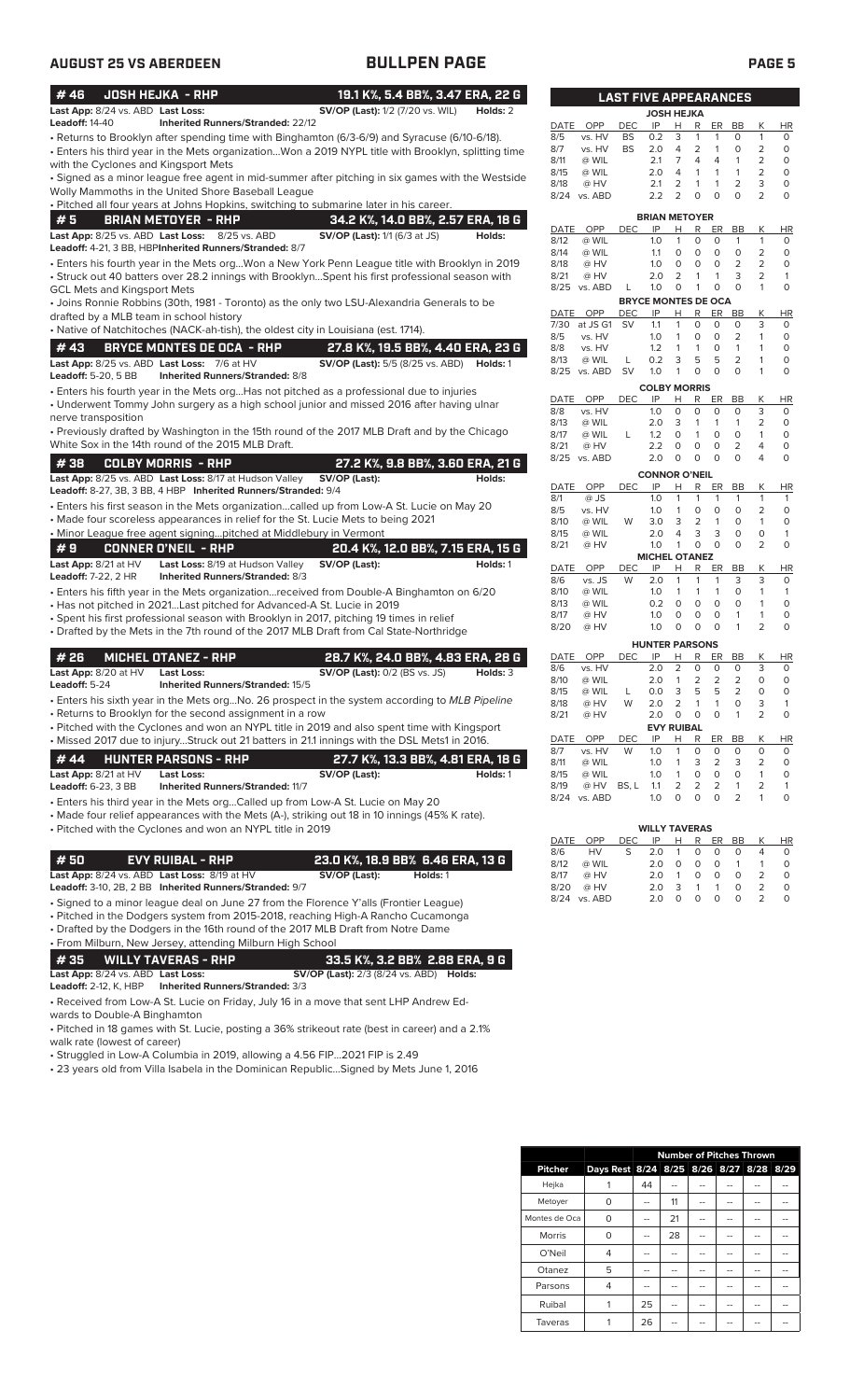## **AUGUST 26 VS ABERDEEN HIGH/LOW & CHARTS PAGE 6**

| INDIVIDUAL PITCHING HIGHS                                                 |
|---------------------------------------------------------------------------|
|                                                                           |
|                                                                           |
| Most Home Runs Allowed, Game 4 (2x, Jose Butto, 6/6 at Jersey Shore)      |
| Most Strikeouts, Game, Starter 9 (2x, Connor Grey, 7/16 vs. Jersey Shore) |
|                                                                           |
|                                                                           |
|                                                                           |
|                                                                           |
|                                                                           |
|                                                                           |
|                                                                           |
|                                                                           |
|                                                                           |

**TEAM PITCHING HIGHS**

| I LAM PHUNING NIGHS |                                                                                       |
|---------------------|---------------------------------------------------------------------------------------|
|                     |                                                                                       |
|                     |                                                                                       |
|                     | Most Hits Allowed, Game……………………………………………………………………………18 (8/11 at Wilmington)           |
|                     | Fewest Runs Allowed, Game 0 (3x, last: 7/30 at Jersey Shore G1 - 7 innings)           |
|                     |                                                                                       |
|                     |                                                                                       |
|                     |                                                                                       |
|                     |                                                                                       |
|                     |                                                                                       |
|                     | Most Strikeouts, Nine Innings …………………………………………………………………15 (3x, 7/6 vs. Hudson Valley) |
|                     |                                                                                       |
|                     |                                                                                       |
|                     |                                                                                       |
|                     |                                                                                       |
|                     | Most Pitchers Used, Nine Innings……………………………………5 (11x, last: 8/21 at Hudson Valley)    |
|                     | Most Pitchers Used, Extra Innings 5 (5/23 vs. Hudson Valley - 12 innings)             |

|                                                                                    | <b>TEAM MISCELLANEOUS</b>                                          |
|------------------------------------------------------------------------------------|--------------------------------------------------------------------|
| Longest Game, Time, Nine-Inning Game 4:15 (8/18 at Hudson Valley)                  |                                                                    |
| Longest Game, Time, Extra-Inning Game3:30 (6/23 vs. Jersey Shore - 10 innings)     |                                                                    |
| Shortest Game, Time Nine-Inning Game.  2:20 (2x, 5/18 vs. HV & 8/14 at Wilmington) |                                                                    |
|                                                                                    |                                                                    |
|                                                                                    |                                                                    |
|                                                                                    |                                                                    |
|                                                                                    |                                                                    |
|                                                                                    |                                                                    |
|                                                                                    |                                                                    |
|                                                                                    |                                                                    |
|                                                                                    |                                                                    |
|                                                                                    |                                                                    |
|                                                                                    |                                                                    |
| OUTFIELD ASSISTS (12)                                                              | $\mathcal{L}^{\text{max}}_{\text{max}}$<br><b>RECORD BREAKDOWN</b> |

## **OUTFIELD ASSISTS (12) NAME TOTAL (LAST)**

| Duplantis<br>Ashford<br>Molina | 6<br>3 | 8/20 at HV<br>7/23 vs. WIL<br>5/21 vs. HV |
|--------------------------------|--------|-------------------------------------------|
| Winaker                        |        | 5/6 at ASH                                |
| <b>Bohanek</b>                 |        | 7/6 at HV                                 |

|                          |         | $\overline{a}$                                                                   |
|--------------------------|---------|----------------------------------------------------------------------------------|
| UNIFORM RECORDS          |         | )<br>የ                                                                           |
| <b>Home White</b>        | $9 - 5$ | $\overline{\mathsf{C}}$                                                          |
| <b>Road Gray</b>         | 15-32   | ていこ                                                                              |
| <b>Championship Gold</b> | $9-12$  |                                                                                  |
| <b>Coney Island</b>      | $0 - 3$ | ŀ                                                                                |
| Los Jefes                | $1-0$   | ŀ<br>D<br>ŀ<br>$\mathsf{C}$<br>$\tilde{z}$<br>ŀ<br>F<br>ľ<br>S<br>$\overline{C}$ |
|                          |         | $\frac{1}{2}$                                                                    |

**Name Umpire Date** Joe GenordDylan Bradley 7/9 at HV Ed Blankmeyer Joe Belangia 7/11 at HV Ed BlankmeyerRay Valero 8/20 at HV Ronny MauricioRay Valero 8/20 at HV

**EJECTIONS**

| Non Quality Start 29-53       |  |
|-------------------------------|--|
|                               |  |
|                               |  |
|                               |  |
| Score 4 or More Runs 32-18    |  |
|                               |  |
|                               |  |
| Do Not Allow a Home Run 19-19 |  |
| Hit More Home Runs  21-11     |  |
| Opponent Hits More HRs3-24    |  |
|                               |  |
|                               |  |
|                               |  |
|                               |  |
|                               |  |
|                               |  |
|                               |  |
|                               |  |
| Opponent Scores First 12-40   |  |
|                               |  |
|                               |  |
|                               |  |
|                               |  |
|                               |  |
|                               |  |
|                               |  |
|                               |  |
|                               |  |
|                               |  |
|                               |  |
|                               |  |
|                               |  |
|                               |  |

### **MISC. WINS**

vs. RHP Starters ....

| Come from Behind Wins 15 (8/24 vs. ABD) |  |  |
|-----------------------------------------|--|--|
| Wins in Last At-Bat 6 (8/8 vs. WIL)     |  |  |
|                                         |  |  |

| INDIVIDUAL BATTING HIGHS                                                    |
|-----------------------------------------------------------------------------|
|                                                                             |
|                                                                             |
|                                                                             |
|                                                                             |
|                                                                             |
|                                                                             |
|                                                                             |
| Home Runs, Consecutive Games Three games (2x, last: Luke Ritter, 6/18-6/21) |
|                                                                             |
|                                                                             |
|                                                                             |
|                                                                             |
|                                                                             |
| Most Strikeouts, Game4 (15x, Francisco Alvarez, 8/8 vs. Hudson Valley)      |
|                                                                             |
|                                                                             |
|                                                                             |
| <b>TEAM BATTING HIGHS</b>                                                   |
|                                                                             |
|                                                                             |
|                                                                             |
|                                                                             |
|                                                                             |
|                                                                             |
|                                                                             |
|                                                                             |
|                                                                             |
|                                                                             |
|                                                                             |
|                                                                             |
|                                                                             |
|                                                                             |
|                                                                             |
|                                                                             |
|                                                                             |
|                                                                             |
|                                                                             |
|                                                                             |
| Most Double Plays Hit into, Game3 (5x, 7/7 at Hudson Valley - 10 innings)   |

**FIELDING**

Most Errors, Team, Game...............................................................................6 (5/7 at Asheville) Most Errors, Individual, Game....... 2 (7x, last: Ronny Mauricio, 7/30 at Jersey Shore G2) Most Double Plays Turned, Nine-Inning Game.......................... 3 (5/19 vs. Hudson Valley) Consecutive Errorless Games, Team...

### **STARTERS BY POSITION**

**C-** Alvarez (37), Mena (23), Uriarte (19), Senger (9), Gaddis (5), Campos (1)

**1B-** Genord (49), Vasquez (33), Ritter (6), Bohanek (4), Winaker (2), Martinez (1)

**2B-** Ritter (43), Gonzalez (30), Walters (12), Fermin (4), Peroza (2), Tiberi (1), Struble (1), McNeil (1), Bohanek (1)

**3B-** Baty (41), Bohanek (20), Peroza (15), Tiberi (7), Fermin (7), Gaddis (1), Gonzalez (1), Palmer (1)

**SS-** Mauricio (76), Bohanek (6), Gonzalez (6), Walters (4), Fermin (3)

**LF-** Duplantis (46), Tiberi (12), Suozzi (9), Ashford (8), Vasquez (7), Bohanek (4), Baty (3), Murphy (2), Palmer (1), Winaker (1), Kleszcz (1), Struble (1)

**CF-** Duplantis (40), Hernandez (23), Palmer (14), Mangum (8), Hernandez (8), Molina (6), Ota (2), Murphy (2), Ashford (1)

**RF-** Ashford (38), Struble (15), Molina (10), Kleszcz (6), Bohanek (5), Winaker (4), Martinez (3), Hernandez (4), Murphy (4), Suozzi (2), Ota (1), Palmer (1), Murphy (1)

**DH-** Alvarez (29), Mauricio (10), Genord (8), Vasquez (8), Baty (7), Ritter (4), Ashford (3), Bohanek (3), Tiberi (3), Hernandez (3), Gaddis (2), Peroza (2), Senger (2), Mena (2), Walters (2), Fermin (2), Titus (2), Mangum (1), Struble (1), Gonzalez (1)

## **STARTERS BY BATTING ORDER**

**1st -** Duplantis (77), Palmer (4). Bohanek (4), Struble (3), Tiberi (2), Mangum (2), Ashford (1), McNeil (1)

**2nd -** Bohanek (18), Fermin (15), Palmer (12), Mauricio (11), Duplantis (8), Ashford (6), Gonzalez (6), Mangum (5), Winaker (4), Tiberi (3), Struble (3), Walters (2), Alvarez (2), Ritter (1)

**3rd -** Mauricio (76), Baty (15), Alvarez (2), Martinez (1)

**4th-** Baty (37), Alvarez (35), Ritter (9), Vasquez (9), Genord (2), Martinez (2)

**5th-** Vasquez (27), Alvarez (26), Ritter (14), Bohanek (5), Genord (5), Senger (4), Ashford (4), Gonzalez (3), Ota (2), Peroza (2), Fermin (1), Hernandez (1),

**6th-** Ritter (18), Genord (18), Ashford (13), Peroza (12), Bohanek (7), Gonzalez (7), Hernandez (3), Senger (3), Mena (2), Winaker (2), Kleszcz (2), Vasquez (1), Fermin (1), Ota (1), Suozzi (1) Tiberi (1), Uriarte (1)

**7th-** Genord (24), Ashford (12), Gonzalez (12), Ritter (9), Tiberi (5), Vasquez (4), Bohanek (4), Peroza (3), Ashford (3), Senger (3), Uriarte (3), Hernandez (2), Kleszcz (2), Walters (2), Mena (2), Suozzi (1), Winaker (1), Gaddis (1), Murphy (1)

**8th-** Tiberi (11), Hernandez (10), Genord (9), Ashford (9), Uriarte (8), Mena (8), Vasquez (6), Walters (6), Gonzalez (5), Gaddis (4), Murphy (4), Bohanek (3), Suozzi (3), Kleszcz (2), Ritter (1), Peroza (1), Senger (1), Molina (1), Struble (1), Titus (1)

**9th-** Molina (16), Hernandez (14), Mena (12), Struble (8), Walters (7), Uriarte (7), Suozzi (6), Gaddis (5), Gonzalez (4), Murphy (3), Bohanek (3), Mangum (2), Kleszcz (2), Campos (1), Tiberi

(1), Titus (1)

| <b>CATCHERS STEALING</b> |                |                                |           | <b>MULTI-RUN INNINGS</b> |    |                |    |                 |    |                   |                   |  |  |
|--------------------------|----------------|--------------------------------|-----------|--------------------------|----|----------------|----|-----------------|----|-------------------|-------------------|--|--|
| <b>Name</b>              |                | <b>ATT</b><br><b>PCT</b><br>CS |           |                          |    | Runs           |    |                 |    |                   | Last              |  |  |
| Alvarez                  | 15             |                                | 55<br>27% |                          |    |                |    |                 |    |                   | 8th, 8/18 at HV   |  |  |
| Gaddis                   | Ω              |                                | 4         | 0%                       |    | 6              |    | 3               |    | 4th, 8/10 at WIL  |                   |  |  |
| Mena                     | 4              |                                | 33        | 12%                      |    | 5              |    |                 |    | 6th, 8/6 vs. HV   |                   |  |  |
| Senger                   | $\overline{2}$ |                                | 10        | 20%                      |    | 4              |    | 10 <sup>2</sup> |    | 7th, 8/24 vs. ABD |                   |  |  |
| Uriarte                  | 11             |                                | 31        | 35%                      |    | 3              |    | 31              |    |                   | 3rd. 8/24 vs. ABD |  |  |
| Team                     | 32             |                                | 136       | 24%                      |    | $\overline{2}$ |    | 54              |    |                   | 1st. 8/24 vs. ABD |  |  |
|                          | 1              | 2                              | з         | 4                        | 5  | 6              | 7  | 8               | 9  | 10+               | <b>TOTALS</b>     |  |  |
| <b>OPPONENTS</b>         | 58             | 65                             | 67        | 56                       | 45 | 57             | 42 | 53              | 28 | 6                 | 453               |  |  |
| <b>BKLYN</b>             | 46             | 35                             | 45        | 55                       | 41 | 59             | 51 | 64              | 24 | 6                 | 414               |  |  |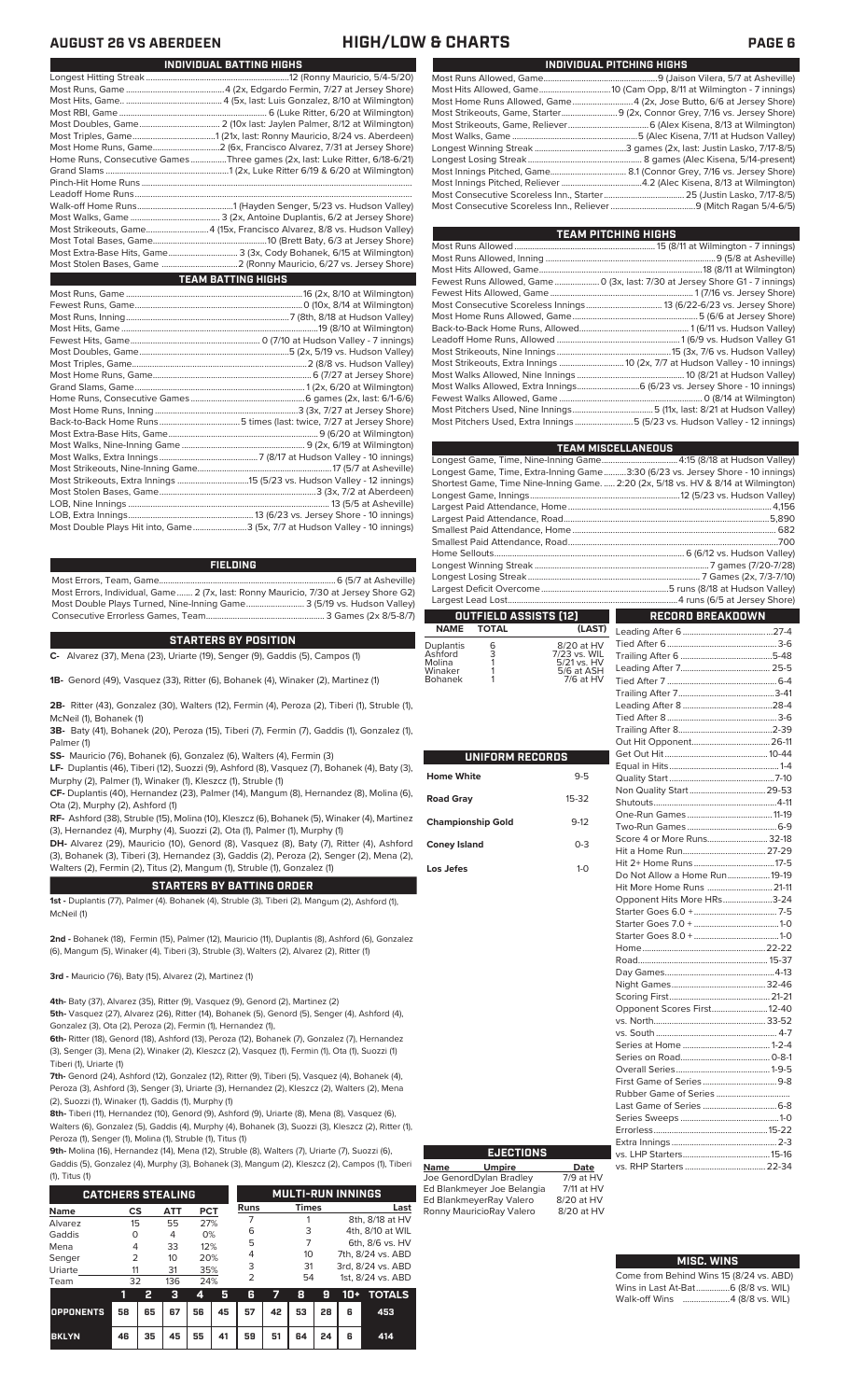## **AUGUST 26 VS ABERDEEN GAME BY GAME RESULTS**

|--|

|             |                |                            |                |                     |               |                   |         | <b>GAME-BY-GAME RESULTS</b>                                             |                                     |                         |             |                   |
|-------------|----------------|----------------------------|----------------|---------------------|---------------|-------------------|---------|-------------------------------------------------------------------------|-------------------------------------|-------------------------|-------------|-------------------|
| <b>DATE</b> | GM#            | OPPONENT                   | W-L/TIME SCORE |                     | <b>RECORD</b> | <b>POSITION</b>   | GA/GB   | <b>WINNING PITCHER</b>                                                  | <b>LOSING PITCHER</b>               | <b>SAVE</b>             | <b>TIME</b> | <b>ATTENDANCE</b> |
| 5/4         | $\mathbf{1}$   | at Asheville               | W              | $8 - 2$             | $1-0$         | T <sub>1st</sub>  | $+1$    | Josh Walker (1-0)                                                       | Blair Henley (0-1)                  |                         | 3:16        | 1,200             |
| 5/5         | $\overline{2}$ | at Asheville               | L              | $6-1$               | $1 - 1$       | T <sub>2</sub> nd | $-1$    | Chandler Casey (1-0)                                                    | Jose Butto (1-0)                    |                         | 3:26        | 1,200             |
| 5/6         | 3              | at Asheville               | L              | $11 - 4$            | $1 - 2$       | T3rd              | $-2$    | Matt Ruppenthal (1-0)                                                   | Oscar Rojas (0-1)                   |                         | 3:10        | 1,200             |
| 5/7         | 4              | at Asheville               | Г              | $13 - 7$            | $1 - 3$       | T3rd              | -3      | R.J. Freure (1-0)                                                       | Jaison Vilera (0-1)                 |                         | 3:44        | 1,200             |
| 5/8         | 5              | at Asheville               | W              | $16-12$             | $2 - 3$       | T3rd              | -3      | Alec Kisena (1-0)                                                       | Juan Pablo Lopez (1-0)              |                         | 3:52        | 1,200             |
| 5/9         |                | at Asheville               |                |                     |               |                   |         | Cancelled due to non-COVID-related illness                              |                                     |                         |             |                   |
| 5/10        |                | OFF DAY                    |                |                     |               |                   |         |                                                                         |                                     |                         |             |                   |
| 5/11        | 6              | at Greenville              | W              | $6-1$               | $3-3$         | 2 <sub>nd</sub>   | $-2.5$  | Josh Walker (2-0)                                                       | Jay Groome (0-2)                    |                         | 3:00        | 1,995             |
| 5/12        | 7              | at Greenville              | W              | $3 - 2$             | $4 - 3$       | 2 <sub>nd</sub>   | $-1.5$  | Brian Metoyer (1-0)                                                     | Yusniel Padron-Artilles (0-2)       | Mitch Ragan (1)         | 3:14        | 1,819             |
| 5/13        | 8              | at Greenville              | L              | $8 - 2$             | $4 - 4$       | 2nd               | $-2.5$  | Chris Murphy (1-1)                                                      | Oscar Rojas (0-2)                   |                         | 3:21        | 2,485             |
| 5/14        | 9              | at Greenville              | L              | $5-1$               | $4 - 5$       | 4th               | $-2.5$  | Brayan Bello (2-0)                                                      | Alec Kisena (1-1)                   |                         | 2:54        | 2,732             |
| 5/15        | 10             | at Greenville              | L              | $8 - 4$             | $4-6$         | 4th               | $-3.5$  | Yorvin Pantoja (1-0)                                                    | Brian Metoyer (1-1)                 |                         | 2:52        | 2,883             |
| 5/16        | 11             | at Greenville              | L              | $10-9$              | $4 - 7$       | 4th               | $-3.5$  | Jake Wallace (1-0)                                                      | Eric Orze (0-1)                     |                         | 3:09        | 2,818             |
| 5/17        |                | OFF DAY                    |                |                     |               |                   |         |                                                                         |                                     |                         |             |                   |
| 5/18        | 12             | <b>Hudson Valley</b>       | L              | $4-3$               | $4 - 8$       | 5th               | $-4.5$  | Zach Greene (1-1)                                                       | Andrew Edwards (0-1)                |                         | 2:29        | 1,315             |
| 5/19        | 13             | <b>Hudson Valley</b>       | W              | $14-0$              | $5-8$         | 5th               | $-3.5$  | Allan Winans (1-0)                                                      | Jhony Brito (0-1)                   |                         | 3:01        | 810               |
| 5/20        | 14             | <b>Hudson Valley</b>       | L              | $6-1$               | $5-9$         | 5th               | $-3.5$  | Luis Medina (2-0)                                                       | Jaison Vilera (0-2)                 |                         | 2:42        | 682               |
| 5/21        | 15             | <b>Hudson Valley</b>       | W              | $4-1$               | $6-9$         | 5th               | $-3.5$  | Josh Walker (3-0)                                                       | Josh Maciejewski (2-1)              | Eric Orze (1)           | 2:33        | 998               |
| 5/22        | 16             | <b>Hudson Valley</b>       | L              | $5-3$               | $6-10$        | 5th               | $-4.5$  | Ken Waldichuk (1-0)                                                     | Cam Opp (0-1)                       |                         | 3:14        | 1,624             |
| 5/23        | 17             | <b>Hudson Valley</b>       | W              | $6-5(12)$           | $7-10$        | 5th               | $-3.5$  | Josh Hejka (1-0)                                                        | Zach Greene (1-2)                   |                         | 3:24        | 1,261             |
| 5/24        |                | OFF DAY                    |                |                     |               |                   |         |                                                                         |                                     |                         |             |                   |
| 5/25        | 18             | Aberdeen                   | L              | $8-1$               | $7 - 11$      | 5th               | $-4.5$  | Drew Rom (2-0)                                                          | Oscar Rojas (0-3)                   |                         | 2:52        | 861               |
| 5/26        | 19             | Aberdeen                   |                |                     |               |                   |         | 5/26 game postponed due to rain, makeup scheduled for doubleheader 5/27 |                                     |                         |             |                   |
| 5/27        | 19             | Aberdeen                   | г              | $6-2(7)$            | $7-12$        | 5th               | $-5.5$  | Grayson Rodriguez (3-0)                                                 | Jaison Vilera (0-3)                 |                         | 2:14        |                   |
|             | 20             | Aberdeen                   | L              | $10-1(7)$           | $7-13$        | 5th               | $-6.5$  | Morgan McSweeney (2-0)                                                  | Cam Opp (0-2)                       |                         | 2:37        | 926               |
| 5/28        | 21             | Aberdeen                   |                |                     |               |                   |         | 5/28 game postponed due to rain, makeup scheduled for doubleheader 8/25 |                                     |                         |             |                   |
| 5/29        | 21             | Aberdeen                   | г              | $4-1$               | $7-14$        | 5th               | $-7.5$  | <b>Garrett Stallings (3-1)</b>                                          | Alec Kisena (1-2)                   | Connor Gillispie (1)    | 2:52        | 1,509             |
| 5/30        | 22             | Aberdeen                   |                |                     |               |                   |         | 5/30 game posted to a later date to be determined                       |                                     |                         |             |                   |
| 5/31        |                | OFF DAY                    |                |                     |               |                   |         |                                                                         |                                     |                         |             |                   |
|             |                |                            |                |                     |               |                   |         | MAY [7-14]                                                              |                                     |                         |             |                   |
| 6/1         | 22             | at Jersey Shore            | W              | $11-5$              | $8-14$        | T4th              | $-7.5$  | Jose Butto (1-1)                                                        | Josh Hendrickson (0-1)              |                         | 3:03        | 2,077             |
| 6/2         | 23             | at Jersey Shore            | L              | $4-1$               | $8 - 15$      | 5th               | $-8.5$  | Carlo Reyes (1-0)                                                       | Justin Lasko (0-1)                  | Blake Brown (1)         | 2:44        | 1,591             |
| 6/3         | 24             | at Jersey Shore            | W              | $6 - 4$             | $9-15$        | 4th               | $-8.5$  | Bryce Montes de Oca (1-0)                                               | Jack Perkins (0-1)                  | Brian Metoyer (1)       | 3:15        | 1,473             |
| 6/4         | 25             | at Jersey Shore            | L              | $5-4(7)$            | $9-16$        | 5th               | $-9.0$  | Aneurys Zabala (2-2)                                                    | Allan Winans (1-1)                  |                         | 2:12        | 2,399             |
| 6/5         | 26             | at Jersey Shore            | Г              | $5-4$               | $9-17$        | 5th               | $-9.0$  | Mike Adams (1-1)                                                        | Mitch Ragan (0-1)                   |                         | 2:36        | 2,122             |
| 6/6         | 27             | at Jersey Shore            | L              | $11-6$              | $9-18$        | 5th               | $-9.5$  | Nick Lackney (1-0)                                                      | Jose Butto (1-2)                    |                         | 3:31        | 2,041             |
| 6/7         |                | OFF DAY                    |                |                     |               |                   |         |                                                                         |                                     |                         |             |                   |
| 6/9         | 28             | <b>Hudson Valley</b>       | L              | $3-2(7)$            | $9-19$        | 5th               | $-10.5$ | Tanner Myatt (1-0)                                                      | Justin Lasko (0-2)                  | Justin Wilson (1)       | 2:22        |                   |
|             | 29             | <b>Hudson Valley</b>       | W              | $5-3(7)$            | 10-19         | 5th               | $-9.5$  | Eric Orze (1-1)                                                         | Luis Medina (2-1)                   | Bryce Montes de Oca (1) | 2:02        | 1,211             |
| 6/10        | 30             | <b>Hudson Valley</b>       | L              | $1 - 0$             | 10-20         | 5th               | $-9.5$  | <b>Barrett Loseke (2-1)</b>                                             | Cam Opp (0-3)                       | Zach Greene (1)         | 2:37        | 1,396             |
| 6/11        | 31             | <b>Hudson Valley</b>       | L              | $8-0$               | $10 - 21$     | 5th               | $-9.5$  | Ken Waldichuk (2-0)                                                     | Jaison Vilera (0-4)                 |                         | 3:06        | 1,597             |
| 6/12        | 32             | <b>Hudson Valley</b>       | г              | $5-4$               | 10-22         | 5th               | $-9.5$  | Nelson Alvarez (2-0)                                                    | Bryce Montes de Oca (1-1)           | Justin Wilson (2)       | 3:22        | 2,194             |
| 6/13        | 33             | <b>Hudson Valley</b>       | г              | $5-0$               | $10 - 23$     | 5th               | $-9.5$  | Hayden Wesneski (1-1)                                                   | Allan Winans (1-2)                  |                         | 2:50        | 1,749             |
| 6/14        |                | OFF DAY                    |                |                     |               |                   |         |                                                                         |                                     |                         |             |                   |
| 6/15        | 34             | at Wilmington              | W              | $3-1$               | $11 - 23$     | 5th               | $-8.5$  | Brian Metoyer (2-1)                                                     | Zach Brzykcy (2-1)                  | Andrew Edwards (1)      | 2:21        | 1,188             |
| 6/16        | 35             | at Wilmington              | L              | $5 - 2$             | $11 - 24$     | 5th               | $-9.5$  | Amos Willingham (1-0)                                                   | Eric Orze (1-2)                     | Reid Schaller (3)       | 2:51        | 700               |
| 6/17        | 36             | at Wilmington              | L              | $8 - 4$             | $11 - 25$     | 5th               | $-10.5$ | Joan Adon (3-1)                                                         | Alec Kisena (1-3)                   |                         | 2:54        | 1,009             |
| 6/18        | 37             | at Wilmington              | W              | $7 - 5$             | $12 - 25$     | 5th               | $-10$   | Mitch Ragan (1-1)                                                       | Reid Schaller (1-1)                 |                         | 2:52        | 2,565             |
| 6/19        | 38             | at Wilmington              | L              | $9 - 8$             | 12-26         | 5th               | $-11$   | Christian Vann (2-0)                                                    | Andrew Edwards (0-2)                |                         | 3:26        | 1,899             |
| 6/20        | 39             | at Wilmington              | W              | $13-1$              | 13-26         | 5th               | $-11$   | Justin Lasko (1-2)                                                      | Alfonso Hernanndez (0-1)            |                         | 2:44        | 2,722             |
| 6/21        |                | OFF DAY                    |                |                     |               |                   |         |                                                                         |                                     |                         |             |                   |
| 6/22        | 40             | <b>Jersey Shore</b>        | L              | $7-5$               | 13-27         | 5th               | $-12$   | Manuel Silva (1-0)                                                      | Jaison Vilera (0-5)                 | Aneurys Zabala (3)      | 3:01        | 2,307             |
| 6/23        | 41             | <b>Jersey Shore</b>        | W              | $3-2(10)$           | 14-27         | 5th               | $-12$   | Mitch Ragan (2-1)                                                       | Andrew Brown (2-2)                  |                         | 3:30        | 1,595             |
| 6/24        | 42             | <b>Jersey Shore</b>        | L              | $3-0$               | 14-28         | 5th               | $-13$   | Kevin Gowdy (2-3)                                                       | Jose Butto (1-3)                    | Blake Brown (2)         | 2:52        | 1,906             |
| 6/25        | 43             | <b>Jersey Shore</b>        | W              | $7-2$               | 15-28         | 5th               | $-13$   | Cam Opp (1-3)                                                           | Jonathan Hughes (2-3)               |                         | 2:44        | 2,194             |
| 6/26        | 44             | <b>Jersey Shore</b>        | W              | $8 - 5$             | 16-28         | 5th               | $-13$   | Michel Otanez (1-0)                                                     | Mark Potter (0-2)                   |                         | 3:13        | 2,363             |
| 6/27        | 45             | <b>Jersey Shore</b>        | г              | $3-0$               | 16-29         | 5th               | $-13$   | Dominic Pipkin (2-0)                                                    | Justin Lasko (1-3)                  | Blake Brown (3)         | 2:43        | 2,253             |
| 6/28        |                | OFF DAY                    |                |                     |               |                   |         |                                                                         |                                     |                         |             |                   |
| 6/29        | 46             | at Aberdeen                | L              | $7-3$               | 16-30         | 5th               | $-14$   | Garrett Stallings (4-3)                                                 | Alec Kisena (1-4)                   | Garrett Farmer (4)      | 2:40        | 1,347             |
| 6/30        | 47             | at Aberdeen                | L              | $2-1(7)$            | 16-31         | 5th               | $-14.5$ | Clayton McGinness (1-1)                                                 | Jose Butto (1-4)                    | Logan Gillaspie (1)     | 1:53        |                   |
|             | 48             | at Aberdeen                | W              | $7-6(7)$            | $17 - 31$     | 5th               | $-14.5$ | Jaison Vilera (1-5)                                                     |                                     |                         | 2:31        | 2,405             |
|             |                |                            |                |                     |               |                   |         | <b>JUNE [10-17]</b>                                                     | Kade Strowd (0-2)                   | Mitch Ragan (2)         |             |                   |
| 7/1         | 49             | at Aberdeen                |                |                     | 17-32         | 5th               | $-15$   | Drew Rom (5-0)                                                          |                                     |                         | 1:50        | 1,077             |
| 7/2         | 50             | at Aberdeen                | L<br>W         | $2-0(6)$<br>$6 - 5$ | 18-32         | 5th               | $-14$   | Colby Morris (1-0)                                                      | Cam (1-4)<br>Connor Gillispie (4-4) | Bryce Montes de Oca (2) | 3:56        | 2,004             |
| 7/3         | 51             | at Aberdeen                | L              | $4 - 3$             | 18-33         | 5th               | $-14.5$ | Xavier Moore (1-0)                                                      | Mitch Ragan (2-2)                   |                         | 3:00        | 4,668             |
|             | 52             |                            | L              | $7 - 2$             | 18-34         |                   | $-15.5$ | Garrett Stallings (5-3)                                                 |                                     |                         | 2:31        |                   |
| 7/4<br>7/5  |                | at Aberdeen<br>OFF DAY     |                |                     |               | 5th               |         |                                                                         | Alec Kisena (1-5)                   |                         |             | 3,001             |
| 7/6         | 53             | at Hudson Valley           | L              | $9 - 7$             | 18-35         | 5th               | $-16.5$ | Charlie Ruegger (4-4)                                                   | Bryce Montes de Oca (1-2)           | Derek Craft (2)         | 3:15        | 1,687             |
| 7/7         | 54             | at Hudson Valley           | L              | $3-2(10)$           | 18-36         | 5th               | $-17.5$ | Barrett Loseke (3-1)                                                    | Josh Hejka (1-1)                    |                         | 2:55        | 2,688             |
| 7/8         | 55             | at Hudson Valley 7:05 p.m. |                |                     |               |                   |         | Game postponed due to rain, doubleheader scheduled for 7/10             |                                     |                         |             |                   |
| 7/9         | 55             | at Hudson Valley           | L              | $6 - 4$             | 18-37         | 5th               | $-18.5$ | Jhony Brito (3-3)                                                       | Cam Opp (1-5)                       |                         | 3:06        | 3,896             |
| 7/10        | 56             | at Hudson Valley           | L              | $7-1(7)$            | 18-38         | 5th               | $-19.5$ | Mitch Spence (3-1)                                                      | Connor Grey (0-1)                   |                         | 2:22        |                   |
|             | 57             | at Hudson Valley           | L              | $5-0(7)$            | 18-39         | 5th               | $-20.5$ | Nick Ernst (4-0)                                                        | Justin Lasko (1-4)                  |                         | 2:03        | 3,111             |
| 7/11        |                | 58 at Hudson Valley        | W              | $10-3$              | 19-39         | 5th               | $-19.5$ | Josh Hejka (2-1)                                                        | Shawn Semple (3-1)                  |                         | 3:20        | 2,892             |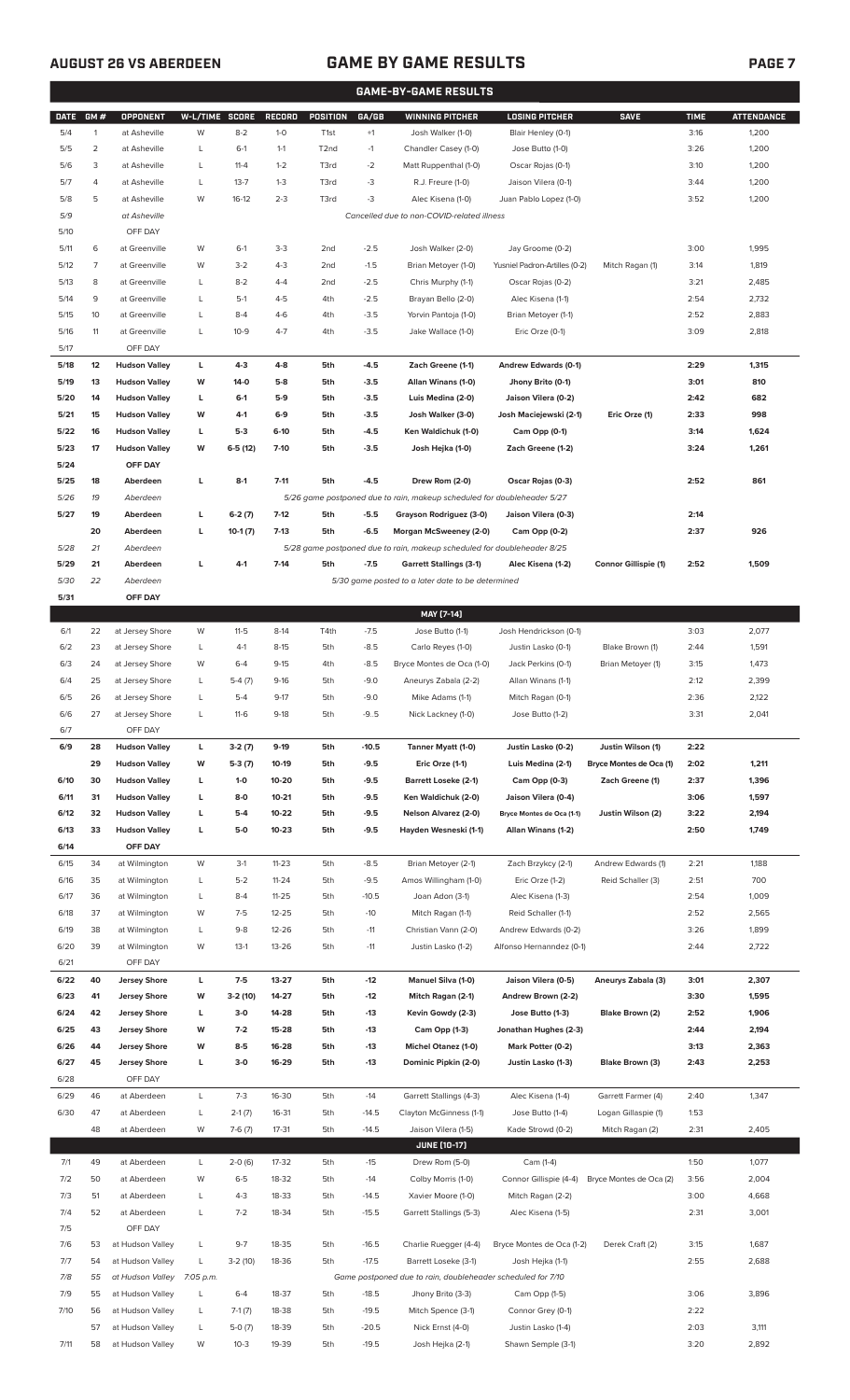## **AUGUST 26 VS ABERDEEN GAME-BY-GAME PAGE 8**

|      | DATE GM# | OPPONENT             | W-L/TIME SCORE |           | RECORD | POSITION | GA/GB   | WINNING PITCHER                                             | LOSING PITCHER               | <b>SAVE</b>                | <b>TIME</b> | <b>ATTENDANCE</b> |
|------|----------|----------------------|----------------|-----------|--------|----------|---------|-------------------------------------------------------------|------------------------------|----------------------------|-------------|-------------------|
| 7/12 |          | OFF DAY              |                |           |        |          |         |                                                             |                              |                            |             |                   |
| 7/13 | 59       | <b>Jersey Shore</b>  | W              | $1 - 0$   | 20-39  | 5th      | $-19.5$ | Michel Otanez (2-0)                                         | Blake Brown (0-1)            |                            | 2:34        | 2,681             |
| 7/14 | 60       | <b>Jersey Shore</b>  | L              | $3-2$     | 20-40  | 5th      | $-19.5$ | Carlo Reyes (2-1)                                           | Andrew Edwards (0-3)         |                            | 3:13        | 1,898             |
| 7/15 | 61       | <b>Jersey Shore</b>  | L              | $13-3$    | 20-41  | 5th      | -19     | Dominic Popkin (4-1)                                        | Cam Opp (1-6)                | Aiden Anderson (2)         | 3:24        | 1,595             |
| 7/16 | 62       | <b>Jersey Shore</b>  | W              | $6-1$     | 21-41  | 5th      | $-19$   | Connor Grey (1-1)                                           | Tom Sutera (0-1)             |                            | 2:50        | 1,949             |
| 7/17 | 63       | <b>Jersey Shore</b>  | W              | $6-1$     | 22-41  | 5th      | $-19$   | Justin Lasko (2-4)                                          | Kevin Gowdy (3-5)            |                            | 2:56        | 2,422             |
| 7/18 | 64       | <b>Jersey Shore</b>  | L              | $7-1$     | 22-42  | 5th      | $-20$   | Carlo Reyes (3-1)                                           | Alec Kisena (1-6)            | Tyler Burch (3)            | 2:52        | 1,570             |
| 7/19 |          | OFF DAY              |                |           |        |          |         |                                                             |                              |                            |             |                   |
| 7/20 | 65       | Wilmington           | W              | 8-6       | 23-42  | 5th      | -20     | Jaison Vilera (2-5)                                         | Evan Lee (1-3)               | Hejka                      | 3:18        | 1,086             |
| 7/21 | 66       | Wilmington           | W              | $5-3$     | 24-42  | 5th      | $-20$   | <b>Willy Taveras (1-0)</b>                                  |                              | Bryce Montes de Oca (3)    | 2:53        | 1,456             |
|      |          |                      |                |           |        |          |         |                                                             | Kyle Hinton (0-1)            |                            |             |                   |
| 7/22 | 67       | Wilmington           | W              | $10 - 2$  | 25-42  | 5th      | -20     | Justin Lasko (3-4)                                          | Alex Troop (4-4)             |                            | 3:00        | 3,430             |
| 7/23 | 68       | Wilmington           | W              | $5-4$     | 26-42  | 5th      | -19     | J.T. Ginn (1-0)                                             | <b>Mitchell Parker (0-1)</b> |                            |             |                   |
| 7/24 | 69       | Wilmington           | W              | $8-3$     | 27-42  | 5th      | -18     | Mitch Ragan (1-0)                                           | Joan Udon (3-4)              |                            | 3:12        | 2,924             |
| 7/25 | 70       | Wilmington           | W              | $5-4$     | 28-42  | 5th      | $-18$   | <b>Willy Taveras (2-0)</b>                                  | Kyle Hinton (0-2)            |                            | 3:12        | 1,703             |
| 7/26 |          | OFF DAY              |                |           |        |          |         |                                                             |                              |                            |             |                   |
| 7/27 | 71       | at Jersey Shore      | W              | $14 - 5$  | 29-42  | 5th      | $-17$   | Hunter Parsons (1-0)                                        | Jonathan Hughes (3-5)        |                            | 3:04        | 3,270             |
| 7/28 | 72       | at Jersey Shore      | L              | $3-1$     | 29-43  | 5th      | $-17$   | Jhordany Mezquita (2-5)                                     | Cam Opp (1-7)                | Tyler Burch (4)            | 3:04        | 2,590             |
| 7/29 | 73       | at Jersey Shore      |                |           |        |          |         | Game postponed due to rain, doubleheader scheduled for 7/30 |                              |                            |             |                   |
| 7/30 | 73       | at Jersey Shore      | W              | $4-0(7)$  | 30-43  | 5th      | $-17.5$ | Justin Lasko (4-4)                                          | Dominic Pipkin (4-2)         | Bryce Montes de Oca (4)    | 2:20        |                   |
| 7/30 | 74       | at Jersey Shore      | L              | $3-0(7)$  | 30-44  | 5th      | $-17$   | Ethan Lindow (3-4)                                          | J.T. Ginn (1-1)              |                            | 1:46        | 5,890             |
| 7/31 | 75       | at Jersey Shore      | L              | $4 - 3$   | 30-45  | 5th      | $-18$   | Victor Vargas (1-0)                                         | Alec Kisena (1-7)            | Manuel Silva (2)           | 2:49        | 4,044             |
|      |          |                      |                |           |        |          |         |                                                             |                              |                            |             |                   |
|      |          |                      |                |           |        |          |         | <b>JULY [13-14]</b>                                         |                              |                            |             |                   |
| 8/1  | 76       | at Jersey Shore      | L              | $4 - 3$   | 30-46  | 5th      | $-19$   | Tom Sutera (2-2)                                            | Conner O'Neil (0-1)          | Blake Brown (5)            | 2:42        | 2,535             |
| 8/2  |          | OFF DAY              |                |           |        |          |         |                                                             |                              |                            |             |                   |
| 8/3  | 77       | <b>Hudson Valley</b> | L              | $5-0$     | 30-47  | 5th      | -20     | Randy Vasquez (2-0)                                         | Jaison Vilera (2-6)          |                            | 3:01        | 1,253             |
| 8/4  | 78       | <b>Hudson Valley</b> | L              | $3-2$     | 30-48  | 5th      | $-21$   | Mitch Spence (4-2)                                          | Cam Opp (1-8)                | Derek Craft (4)            | 2:58        | 2,611             |
| 8/5  | 79       | <b>Hudson Valley</b> | L              | $5-3$     | 30-49  | 5th      | $-22$   | Anderson Munoz (1-0)                                        | Justin Lasko (4-5)           | Carlos Espinal (1)         | 3:34        | 1,401             |
| 8/6  | 80       | <b>Hudson Valley</b> | W              | $9-6$     | 31-49  | 5th      | $-21$   | <b>Michel Otanez (3-0)</b>                                  | Matt Sauer (0-1)             | <b>Willy Taveras (1)</b>   | 3:29        | 2,473             |
| 8/7  | 81       | <b>Hudson Valley</b> | W              | $5-4$     | 32-49  | 5th      | -20     | Evy Ruibal (1-0)                                            | <b>Nelson Alvarez (3-2)</b>  | Joe Cavallaro (1)          | 3:10        | 4,156             |
| 8/8  | 82       | <b>Hudson Valley</b> | W              | $5-4$     | 33-49  | 5th      | $-19$   | Colby Morris (2-0)                                          | Derek Craft (1-2)            |                            | 3:05        | 2,942             |
| 8/9  |          | OFF DAY              |                |           |        |          |         |                                                             |                              |                            |             |                   |
| 8/10 | 83       | at Wilmington        | W              | $16 - 5$  | 34-49  | 4th      | $-19$   | Conner O'Neil (1-1)                                         | Mitchell Parker (0-3)        |                            | 3:51        | 985               |
| 8/11 | 84       | at Wilmington        | L              | $15-3(7)$ | 34-50  | 5th      | $-19$   | Joan Adon (5-4)                                             | Cam Opp (1-9)                |                            | 2:40        | 1,711             |
|      |          |                      |                |           |        |          |         |                                                             |                              |                            |             |                   |
| 8/12 | 85       | at Wilmington        | L              | $5-4$     | 34-51  | 5th      | $-20$   | Alfonso Hernandez (3-3)                                     | J.T. Ginn (1-2)              | Davis Moore (1)            | 2:42        | 1,029             |
| 8/13 | 86       | at Wilmington        | L              | $7 - 4$   | 34-52  | 5th      | $-20$   | Zach Brzykcy (4-3)                                          | Bryce Montes de Oca (1-3)    | Francys Peguero (1)        | 3:25        | 2,164             |
| 8/14 | 87       | at Wilmington        | L              | $1 - 0$   | 34-53  | 5th      | $-20$   | Alex Troop (7-4)                                            | Luc Rennie (0-1)             | Todd Peterson (1)          | 2:20        | 1,419             |
| 8/15 | 88       | at Wilmington        | L              | $12 - 5$  | 34-54  | 5th      | $-21$   | Malvin Pena (1-3)                                           | Hunter Parsons (1-1)         |                            | 3:21        | 1,666             |
| 8/16 |          | OFF DAY              |                |           |        |          |         |                                                             |                              |                            |             |                   |
| 8/17 | 89       | at Hudson Valley     | L              | $3-2(10)$ | 34-55  | 5th      | $-22$   | Matt Minnick (4-1)                                          | Colby Morris (2-1)           |                            | 3:22        | 2,187             |
| 8/18 | 90       | at Hudson Valley     | W              | $11 - 7$  | 35-55  | 5th      | $-21$   | Hunter Parsons (2-1)                                        | Nelvin Correa (0-2)          |                            | 4:15        | 3,041             |
| 8/19 | 91       | at Hudson Valley     | L              | $7-6$     | 35-56  | 5th      | $-22$   | Charlie Ruegger (5-4)                                       | Evy Ruibal (1-1)             |                            | 3:11        | 2,687             |
| 8/20 | 92       | at Hudson Valley     | L              | $3-1$     | 35-57  | 5th      | $-23$   | Randy Vasquez (3-0)                                         | Alec Kisena (1-8)            | Carlos Espinal (2)         | 2:58        | 3,897             |
| 8/21 | 93       | at Hudson Valley     | L              | $6 - 4$   | 35-58  | 5th      | $-24$   | Mitch Spence (7-2)                                          | Luc Rennie (0-2)             | Derek Craft (7)            | 3:08        | 4,071             |
| 8/22 | 94       | at Hudson Valley     |                |           |        |          |         | Game postponed to 9/8 due to inclement weather              |                              |                            |             |                   |
| 8/23 |          | OFF DAY              |                |           |        |          |         |                                                             |                              |                            |             |                   |
|      |          |                      |                |           |        |          |         |                                                             |                              |                            |             |                   |
| 8/24 | 95       | Aberdeen             | W              | $9-6$     | 36-58  | 5th      | $-23$   | Evy Ruibal (2-1)                                            | <b>Adam Stauffer (0-1)</b>   | <b>Willy Tavares (2)</b>   | 3:29        | 1,626             |
| 8/25 | 96       | Aberdeen             | L              | $2-1(8)$  | 36-59  | 5th      | $-24.5$ | <b>Clayton McGinness (3-2)</b>                              | Brian Metoyer (2-2)          | <b>Shelton Perkins (1)</b> | 2:42        | 1,848             |
|      | 97       | Aberdeen             | W              | $1-0$     | 37-59  | 5th      | $-23.5$ | David Griffin (1-0)                                         | Connor Gillispie (4-8)       | <b>Bryce Montes De Oca</b> | 2:06        | 1,848             |
| 8/26 | 98       | Aberdeen             | 7:00 p.m.      |           |        |          |         |                                                             |                              |                            |             |                   |
| 8/27 | 99       | Aberdeen             | 7:00 p.m.      |           |        |          |         |                                                             |                              |                            |             |                   |
| 8/28 | 100      | Aberdeen             | 6:00 p.m.      |           |        |          |         |                                                             |                              |                            |             |                   |
| 8/29 | 101      | Aberdeen             | 4:00 p.m.      |           |        |          |         |                                                             |                              |                            |             |                   |
| 8/30 |          | OFF DAY              |                |           |        |          |         |                                                             |                              |                            |             |                   |
| 8/31 | 102      | Wilmington           | 6:30 p.m.      |           |        |          |         |                                                             |                              |                            |             |                   |
|      |          |                      |                |           |        |          |         | AUGUST [6-14]                                               |                              |                            |             |                   |
| 9/1  | 103      | Wilmington           | 7:00 p.m.      |           |        |          |         |                                                             |                              |                            |             |                   |
| 9/2  | 104      | Wilmington           | 7:00 p.m.      |           |        |          |         |                                                             |                              |                            |             |                   |
|      |          |                      |                |           |        |          |         |                                                             |                              |                            |             |                   |
|      |          |                      |                |           |        |          |         |                                                             |                              |                            |             |                   |
| 9/3  | 105      | Wilmington           | 7:00 p.m.      |           |        |          |         |                                                             |                              |                            |             |                   |
| 9/4  | 106      | Wilmington           | 6:00 p.m.      |           |        |          |         |                                                             |                              |                            |             |                   |
| 9/5  | 107      | Wilmington           | 4:00 p.m.      |           |        |          |         |                                                             |                              |                            |             |                   |
| 9/6  |          | OFF DAY              |                |           |        |          |         |                                                             |                              |                            |             |                   |
| 9/7  | 108      | at Hudson Valley     | 7:05 p.m.      |           |        |          |         |                                                             |                              |                            |             |                   |
| 9/8  | 109      | at Hudson Valley     | 5:05 p.m.      |           |        |          |         |                                                             |                              |                            |             |                   |
|      |          | at Hudson Valley     | DH             |           |        |          |         |                                                             |                              |                            |             |                   |
| 9/9  | 110      | at Hudson Valley     | 7:05 p.m.      |           |        |          |         |                                                             |                              |                            |             |                   |
| 9/10 | 111      | at Hudson Valley     | 7:05 p.m.      |           |        |          |         |                                                             |                              |                            |             |                   |
|      | 112      | at Hudson Valley     | 6:05 p.m.      |           |        |          |         |                                                             |                              |                            |             |                   |
| 9/11 |          |                      |                |           |        |          |         |                                                             |                              |                            |             |                   |
| 9/12 | 113      | at Hudson Valley     | 4:35 p.m.      |           |        |          |         |                                                             |                              |                            |             |                   |
| 9/13 |          | OFF DAY              |                |           |        |          |         |                                                             |                              |                            |             |                   |
| 9/14 | 114      | <b>Jersey Shore</b>  | 7:00 p.m.      |           |        |          |         |                                                             |                              |                            |             |                   |
| 9/15 | 115      | <b>Jersey Shore</b>  | 7:00 p.m.      |           |        |          |         |                                                             |                              |                            |             |                   |
| 9/16 | 116      | <b>Jersey Shore</b>  | 7:00 p.m.      |           |        |          |         |                                                             |                              |                            |             |                   |
| 9/17 | 117      | <b>Jersey Shore</b>  | 7:00 p.m.      |           |        |          |         |                                                             |                              |                            |             |                   |
| 9/18 | 118      | <b>Jersey Shore</b>  | 4:00 p.m.      |           |        |          |         |                                                             |                              |                            |             |                   |

**SEPTEMBER (0-0)**